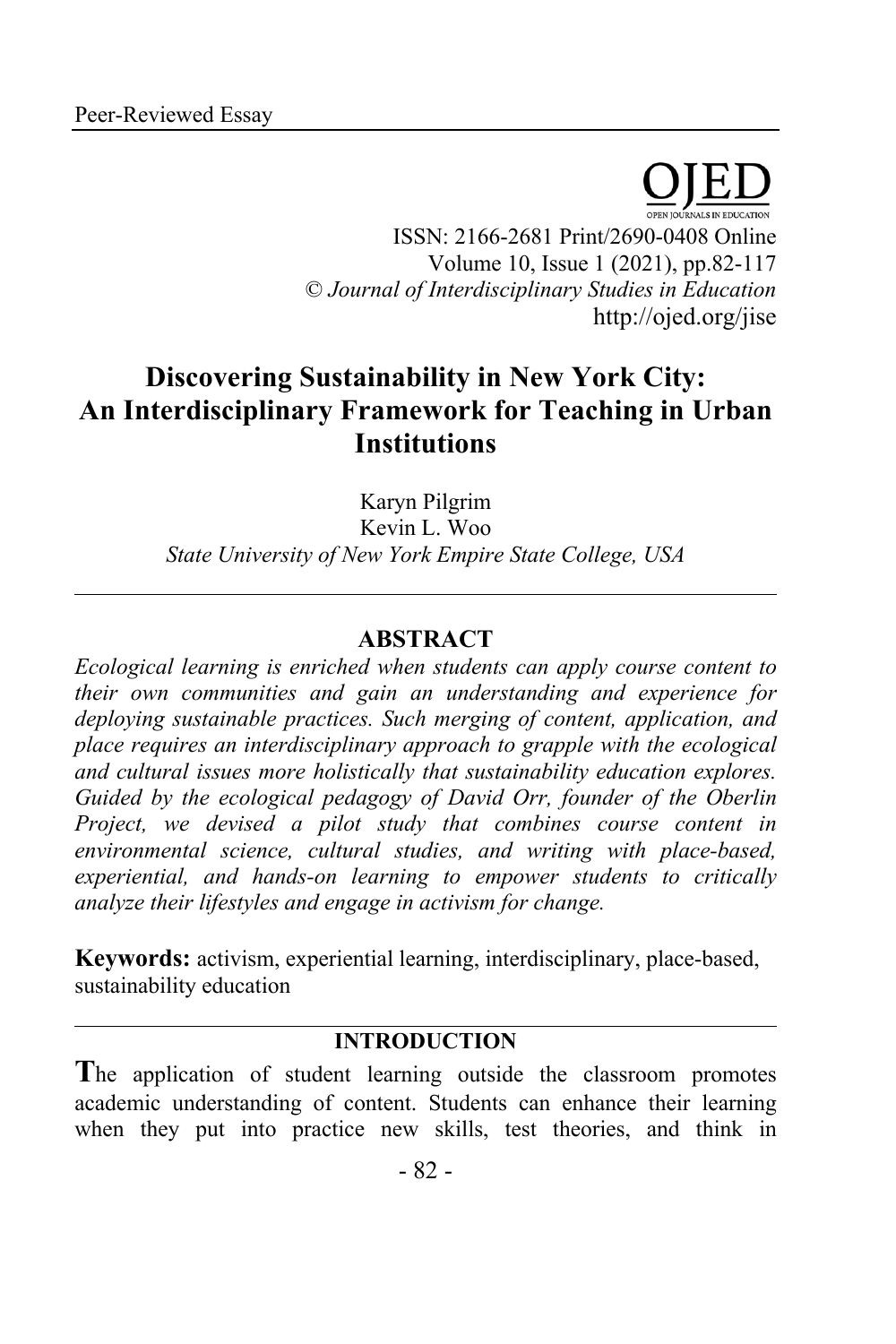interdisciplinary and multifaceted ways (Barth et al., 2007; Grabinger & Dunlap, 1995). When students test their learning within their local communities, they can see firsthand how their knowledge applies to their own lives, which may foster an ethic of caring along with a greater depth of understanding. For example, it is one thing to learn about the effects of climate change and water resources and quite another to see how it affects the local watershed. Merging what happens in the classroom with experiences outside the classroom is a strategy for making higher education more meaningful and applicable to our students' everyday lives.

Another noteworthy trend in higher education is the growing presence of interdisciplinary approaches to learning and thinking in higher education. Interdisciplinary learning allows students to investigate ideas broadly, gain multiple perspectives on how cultures incorporate and implement knowledge and values, and teaches students about the interconnectedness of all things. The walls of the classroom are becoming more transparent and the artificial boundaries between disciplines are being revaluated; these are welcome developments for educators working to advance sustainability studies, which require of students an understanding of the natural environment and humanity's place in it, as well as how human attitudes and behaviors impact the health of the natural environment. Sustainability itself is a cross-disciplinary area of study (Robinson, 2008), as much a science as a cultural perspective that can, and probably should, be integrated into virtually every discipline. Indeed, it has been argued that sustainability is an important component to incorporate into core institutional degrees and should be widely implemented across curricula (Rowe, 2002; Warburton, 2003).

Initially, the drive to necessitate sustainability into the curricula was instigated primarily by academics and instructors (Klein, 2009). Functionally, successful implementation of these programs required institutional cooperation and input, such that administrators, faculty, and stakeholders collaborate to recognize sustainability's academic importance for inclusion into dynamic curricula (Krizek et al., 2012). Jointly, the desire to create courses that incorporated aspects of cultural, environmental, and social sustainability was an attractive tool academically and professionally for students. It was recognized early in consideration that content and dialogue often originated with topical areas of academic expertise (Scholz et al., 2006). While there were clear and important overlapping themes, early implementation drew narrowly from single streams of content with the attempt to identify common corridors for bridging knowledge (Redman, 2013). This led to a common tapering, sometimes exclusively segregated, of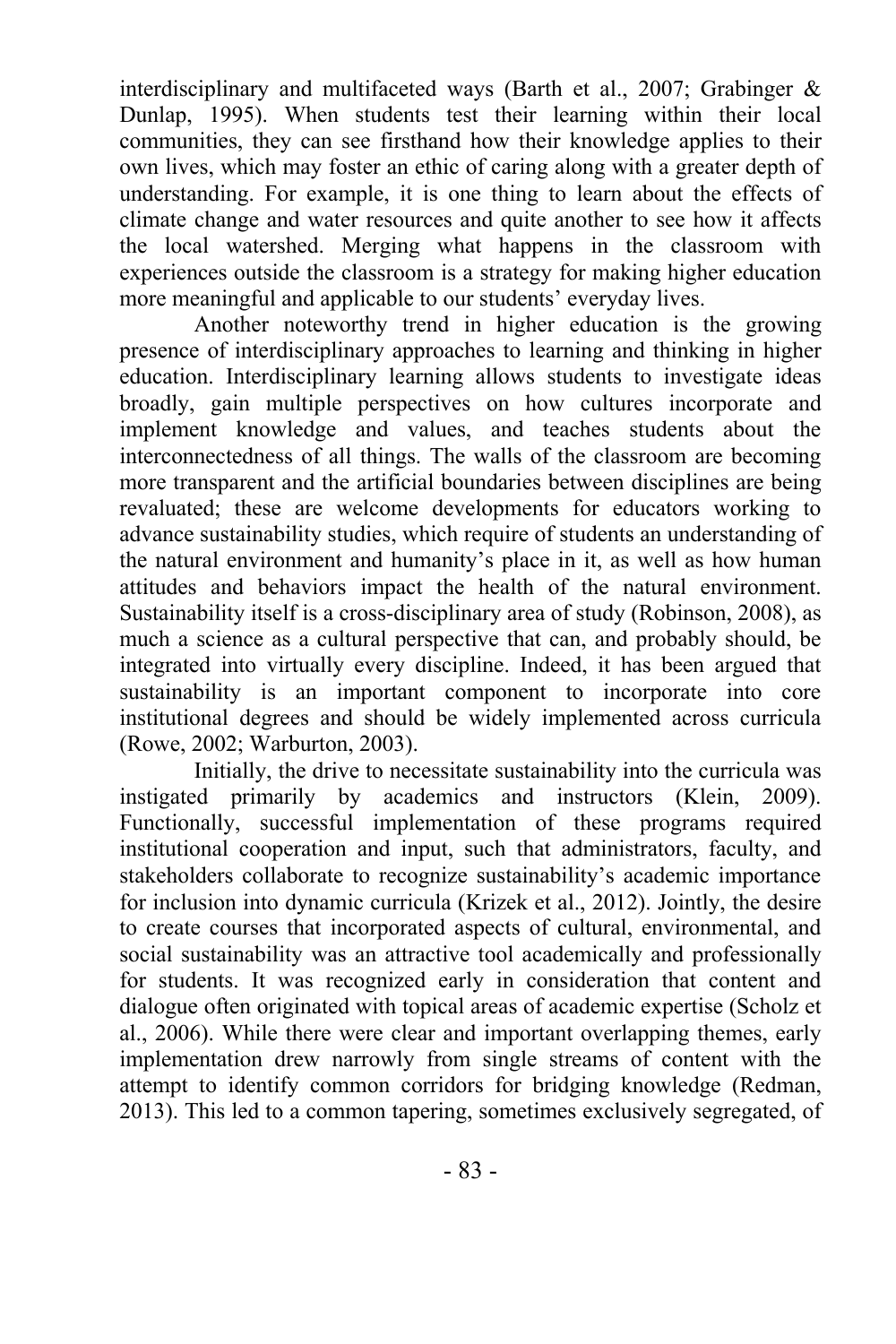courses that were limited in scope that failed to account for a much wider consideration of issues and approaches (Welsh & Murray, 2003).

As further institutions created more courses thematically under a sustainability umbrella, it became increasingly evident that sustainability is inherently interdisciplinary and benefits most from the cross-pollination of institutional faculty and their respective areas of expertise (Caviglia-Harris & Hatley, 2004). Consequently, this epiphany unearthed new pedagogical philosophies regarding instruction and curricular design approaches while also generating new avenues for consideration and new complexities. Historical approaches to classroom delivery also relied heavily on traditional instructional models of mere discussions of content and theory (O'Byrne et al., 2015). The most seemingly logical approach to injecting sustainability into interdisciplinary studies was to identify two core disciplines and merge the capitol subject areas while infusing aspects of how sustainability impacts the fields of study. In essence, subject area content was essentially presented within traditional academic silos and failed to integrate cross-disciplinary ideas effectively (Kurland et al., 2010; Ward et al., 2016). Some courses in sustainability appear to have an obvious relationship to the subject, such as those in the natural or physical sciences (Barth & Michelsen, 2013; Biedenweg et al., 2013; Burns, 2011). In contrast, for example, with the overarching theme of sustainability in a wider context, several interdisciplinary courses with more disparate disciplines seemed to have successfully been crafted to pair areas like agriculture and policy (Karsten & O'Connor, 2002), geography and education (Widener et al., 2016), foreign language and environmental studies (Ter Horst & Pearce, 2010) and human services and environmental sciences (Schmitz et al., 2010), to identify a brief list of studies. Consequently, the scope of future interdisciplinary courses in sustainability, such as the one presented here, ought to consider a wider breadth of pedagogical diversity.

And yet, one of the great ironies of teaching sustainability in academia is that most, if not all, of the learning outcomes for our courses are directed at the outside world and our students' interactions with society (Lélé & Norgaard, 2005), while the learning itself takes place within an artificially manipulated environment of perfect climate control. While we teach students to think critically about the complex interplay of human culture and behavior and natural environments and ecological systems, the seemingly stable and controllable physical environments of our classrooms suggest, in a background white-noise kind of way, that we can adjust the environment most satisfactorily to suit our desired comfort levels.

One obvious disconnect between humans and nature is the overwhelming social science literature that suggests a significant portion of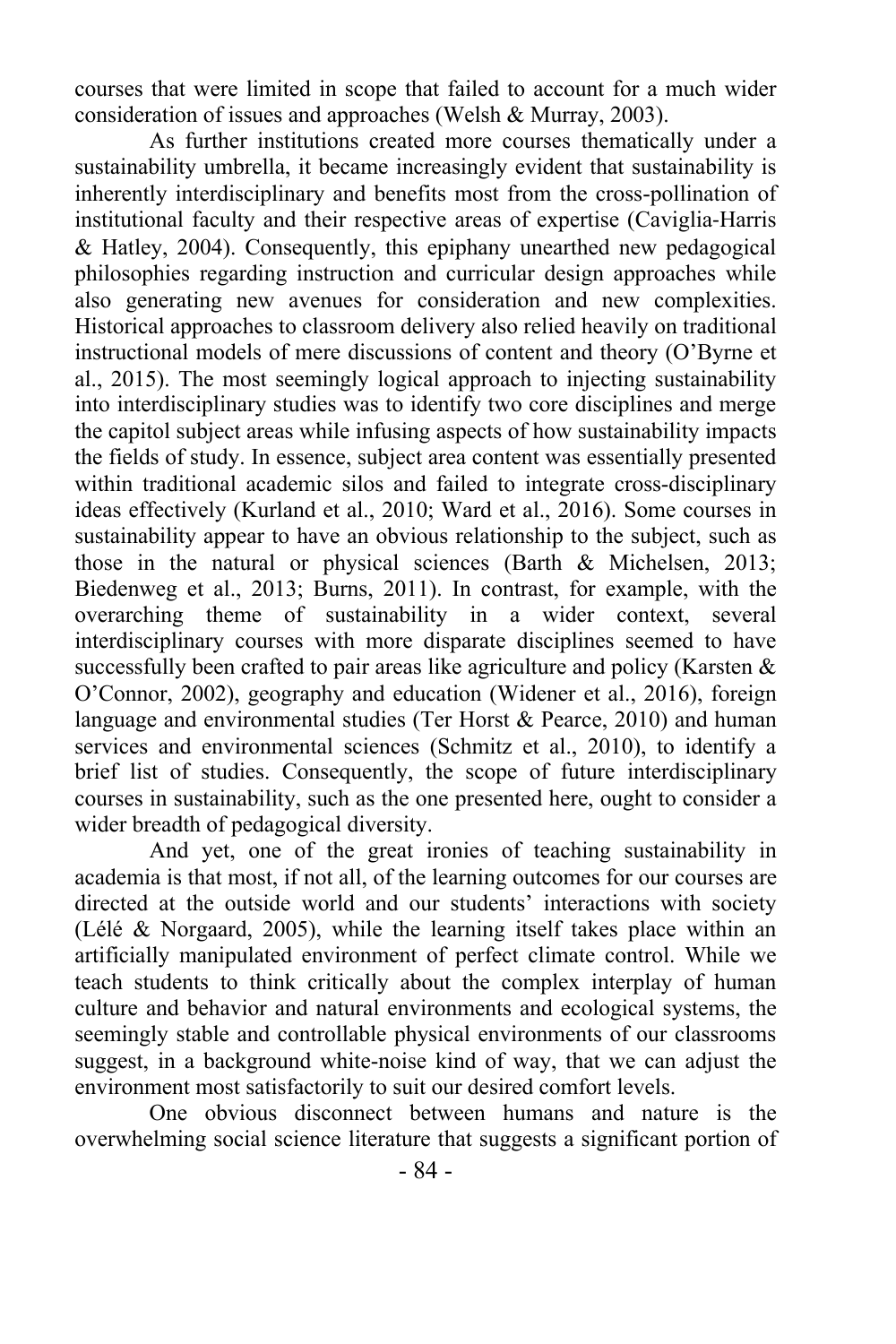the population believes that they are sensitive to environmental issues but fail to act in socially responsible ways (Jensen, 2002; Kennedy et al., 2009; Kollmuss & Agyeman, 2002). A challenge for teaching sustainability related coursework in the classroom is to discover and implement modes of teaching and learning that both transcend and bridge the classroom with the far more dynamic and volatile landscapes of the world outside the classroom. Precisely because the classroom is not an ideal environment for learning how to merge knowledge with practice in sustainability—in other words, how to gain hands on practice of the concepts students learn in the classroom—it becomes imperative as educators that we build bridges between knowledge and practice into our curriculum. This is neither a new idea nor an easy one to implement. The ease of implementation depends upon the setting where one teaches (Sampson & Smith, 1957; Kehl & Morris, 2008; Rowan-Kenyon & Niehaus, 2011; Younes & Asay, 2002). Many scholars of sustainability pedagogy have called for the dissolution of the boundaries between the classroom and the world, in one form or another (Brundiers et al, 2010; Remington-Doucette et al., 2013). One known barrier is that professors and students alike often contend with a lack of space or equipment, or lack of funding to procure new resources (Klein & Newell, 1997; Summers et al., 2005). However, the main challenge, as sustainability pedagogy becomes more widespread and interdisciplinary, is in many ways a mirror image of the challenge of culture change for sustainability itself: how to adapt and implement such pedagogy across a wide range of classroom structures and educational landscapes, many of which present significant obstacles for the cultivation of hands-on learning experiences.

As an inherently interdisciplinary field, the premier difficulty is to ensure that the diversity across perspectives is adequately captured and meaningfully delivered (Johnston, 2013). As a persistent conflict in its pedagogical implementation, many instructors have genuine intentions for disseminating content, but there is no real consensus on best practices for delivery and facilitation of instruction (Feng, 2012; Vincent et al., 2016). More seemingly successful approaches seem to engage students by employing active learning strategies (Levintova & Mueller, 2015). In one example, Brundiers and Wiek (2013) have noted that one of the fundamental issues is the disconnect between problem-based and project-based learning (PPBL) activities that are meant to bridge the theoretical content and practice. Central to this notion is the inclusion of case-based examples that may encourage student innovation as they consider pragmatic solutions for problem solving (Sprain & Timpson, 2012). As such, the emphasis here is not merely to ensure that content areas are addressed, but that applied learning opportunities provide a more comprehensive and holistically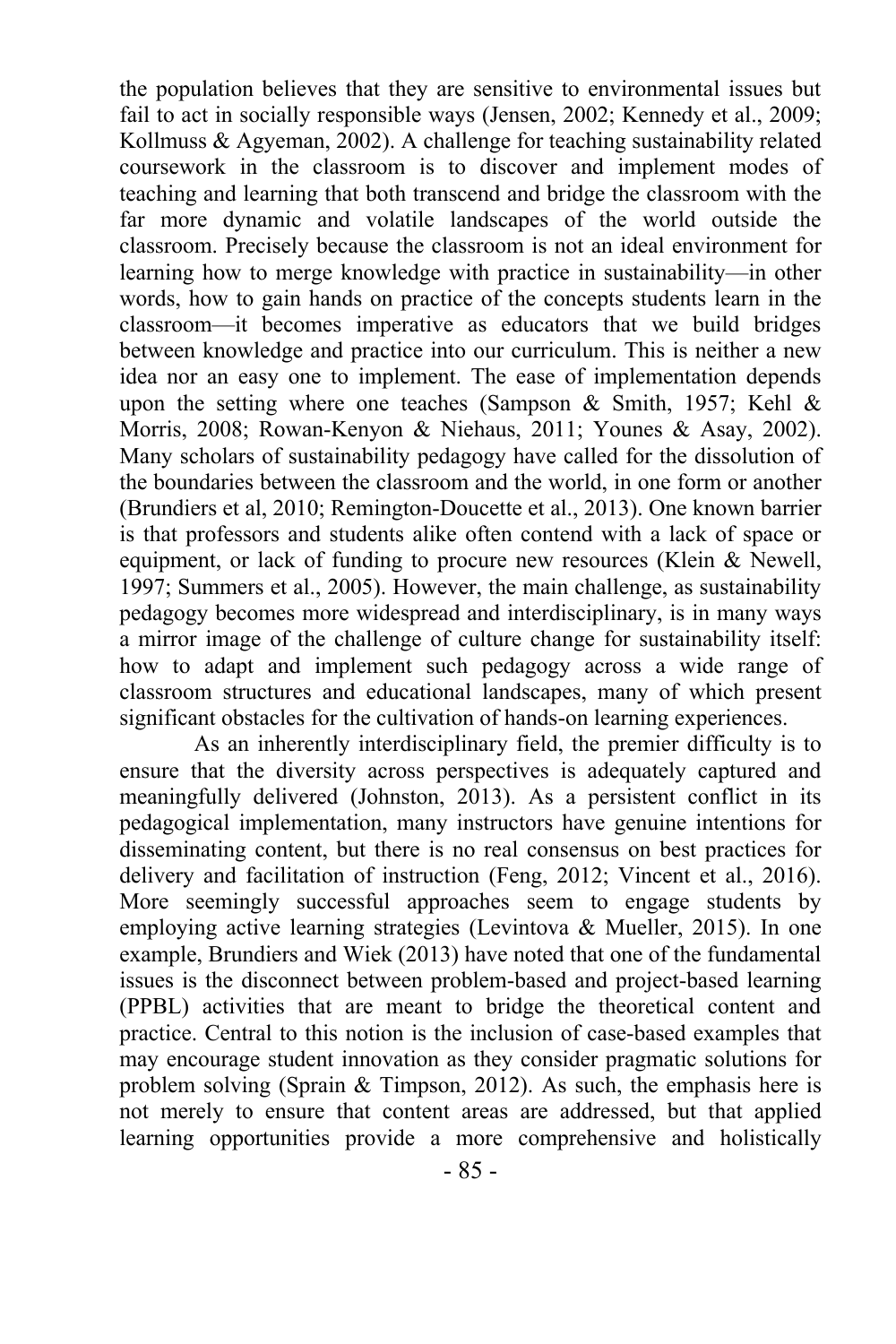fundamental approach for engagement. Another interesting approach by Ranaswami et al. (2012) employed a novel social-ecological-infrastructural systems (SEIS) framework for an engineering curriculum. Here, the model developed two subsystems (biophysical and social) that integrated sustainability theory and legal policies with the disciplines of environmental sciences/climatology, infrastructure engineering, industrial ecology, architecture, urban planning, behavioral sciences, public health, and public affairs. The interaction of these models appeared to generate two highly successful outcomes: 1) that students overall felt the integration of these disciplines was central for understanding sustainability on a graduate level that may lead to actualized application, and 2) allowed for cross-disciplinary faculty collaboration (Wood, Cornforth, Beals, Taylor, & Tallon, 2016).

College and university campuses serve as an excellent environment in which to engage in interdisciplinary instruction for sustainability. Evans et al. (2015) suggested that the university environment serves as an opportune example of a 'living-laboratory', in which the notion of theory and practice ought to be seamlessly disseminated throughout the collegiate community. For example, Gosselin et al. (2016) examined the effectiveness of place-based learning at three distinctly different colleges in the United States that teach courses in sustainability and link geoscience concepts with societal challenges. Here, Gosselin et al. (2016) further suggested that the college campus, and surrounding geographical and environmental communities, offer immense opportunities for students to engage in realworld issues that may have a direct impact. Thus, the likelihood for engagement increases with familiarity and the perception of impacts to one's immediate locale. As with most foundational studies, the introduction of sustainability curricula is often focused on undergraduate populations, both in terms of reaching a larger number of students as well as the likely impressionability (Aktas, 2015; Coops et al., 2015). However, sustainability curricula are also becoming more commonplace in graduate programs, particularly as students seek post-graduate degrees that may focus on areas pertaining to environmental or social change (Lee et al., 2013).

As the nature of pedagogical delivery and the rapidity of the discipline evolve, so does the mode in which students can engage in courses. For example, Knowlton et al. (2014) devised a graduate course where the central focus was to develop interdisciplinary sustainability science teamwork skills. Given the personal and professional demands on graduate populations, Knowlton et al. (2014) sought to design in-person and webbased interactions that provided both a flexible and complementary experience for ensuring that students had access to the course content, but continued to engage with the course and class on a fairly regular basis.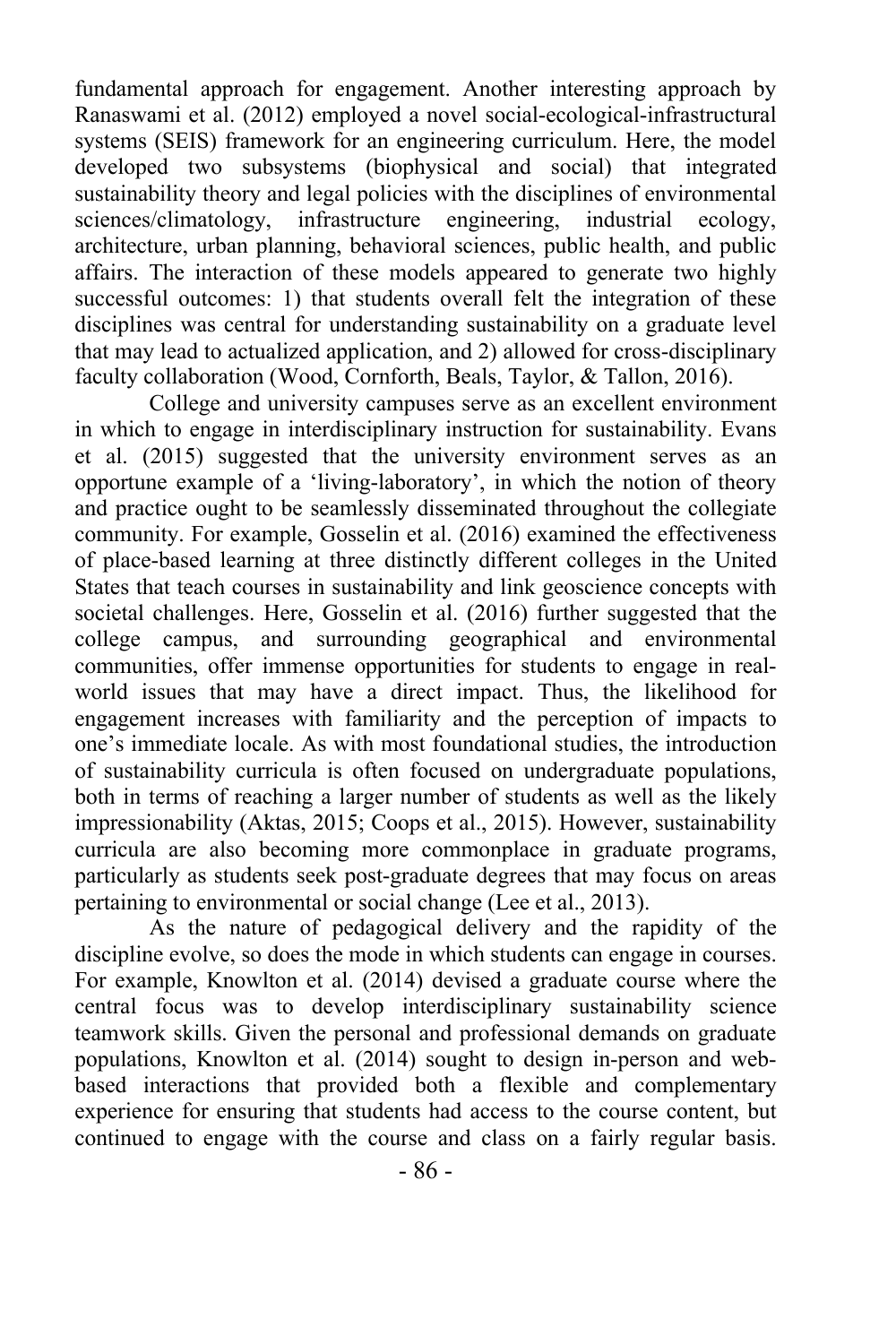Deviating from traditional models of instruction, curricula in sustainability are inherently interdisciplinary, which is both attractive for developing creative pedagogical tools, yet notoriously difficult to design a 'one-sizefits-all' model. Rau et al. (2018) noted the difficulty and increasing challenge for students, academics, and practitioners to solve 'real-world' issues from merely classical content and instruction alone. They advocate an embrace of the diverse perspectives in sustainability, from academic to experiential, and employ similar project-, place-, and problem-based approaches in sustainability research to assist short- and long-term goals. Thus, it seems likely that the approach for sustainability instruction is to continue to validate nontraditional 'outside-the-box' paradigms than enable instructors and students to be both creative and innovative.

Sustainability education should be a study of humans within nature, with the aim of fostering healthy, mutually sustaining ways of being. In order to foster such mutually nurturing practices, students need to feel empowered to act sustainably, experiment with sustainability practices, and implement such practices in their communities. The example of the classroom without windows on a campus without access to outdoor space demonstrates yet another important aspect of the need for integration in sustainable education; in this case, the integrative factors are the linkage of environmental concepts with cultural frameworks. Residents of large urban centers spend much of their time in controlled environments, which can create a perceptual distance between human culture and the wider natural environment (Gehl, 2011; Grahn, & Stigsdotter, 2010). It is all too easy to ignore or be unaware of the mounting problems associated with climate change and environmental degradation or simply to lack any experience with natural environments that humans have not designed. The complex interactions between humans and our ecosystems often go unnoticed. For these reasons, sustainability education must connect the perceptual gap between nature and culture. Students need to develop an understanding of how their own actions and beliefs and the actions and beliefs of their communities are engaged in a dynamic exchange with natural systems that are not immediately evident to the untrained eye. It is imperative that students see how behavior at the personal and local level connects with wider regional, national, and international systems that impact and alter the natural environment. Furthermore, they need to become aware of how human culture is not separate from nature but co-existing within nature, a part of it that is altered by as much as it alters nature.

For these reasons, we—a cultural studies professor and a biology professor—have developed a course entitled "Green Pens and Thumbs: Discovering Urban Sustainability in New York City" that combines learning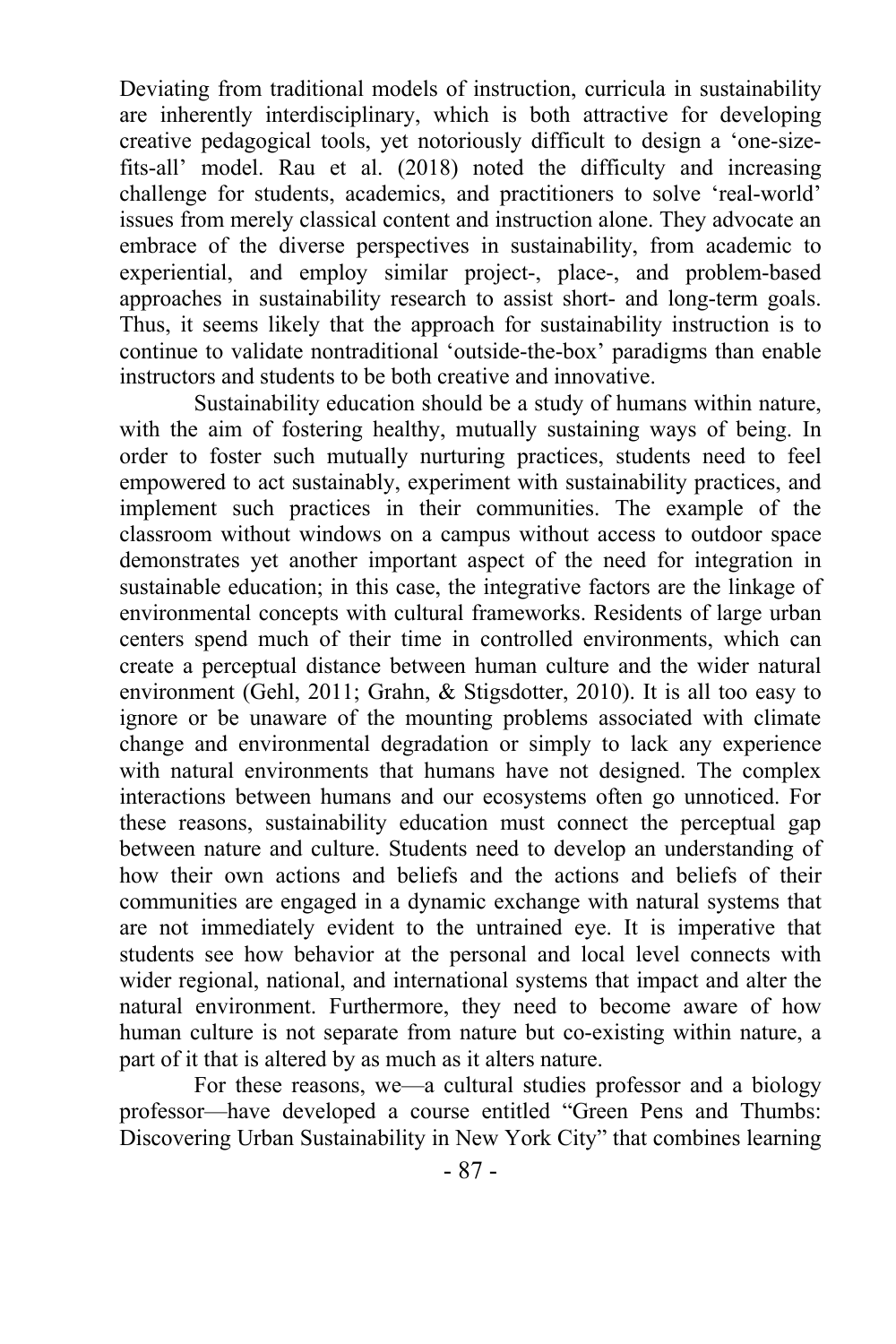in ecology, cultural studies, and writing to teach principles of ecology, sustainability, and civic engagement to undergraduate students at our public university. In this paper, we explain how we deploy hands-on learning within and outside the classroom, share the successes and failures of our course, and consider strategies for revising and repeating this course in the future. Finally, we reflect on the relevance of interdisciplinary, experiential learning for educators in sustainability studies, broadly conceived as such, and propose some best practices which have emerged from our experiences for designing and implementing our course.

#### **Pedagogical Model**

For a theoretical framework for teaching sustainability, we draw on the pedagogical model developed by David W. Orr, a leading expert in sustainability education, professor of environmental studies and politics, and founder of the internationally renowned Oberlin Project, which envisions "full spectrum sustainability": a joint venture by the town and College of Oberlin to create a thriving, sustainable and environmentally friendly community. Orr (2004) advocates a form of environmental education that is integrative and transformative, that puts into practice the principles of sustainability in a holistic and place-based approach to learning. It is holistic in the sense that he believes that "all education is environmental education" (Chapter 1, "Rethinking Education," para. 2); this is the first principle for rethinking education that he espouses in his foundational text, *Earth in Mind: Education, Environment, and the Human Prospect*. By this, he means that it is essential for students to learn the interconnectedness of things and that sustainability is not just about science and nature but how we live. Furthermore, he argues that "The goal is not mastery of subject matter but mastery of self" (Chapter 1, "Rethinking Education," para. 3), his second principle for rethinking education. This is an inherently holistic approach for it involves the student as a citizen with responsibilities to self and others, and it considers the integrity of the whole person. He opposes a learning model that severs knowledge from its value to people and each individual's personal growth. In fact, his sixth principle for rethinking education is that delivery and content are equally important for student learning. Orr (2004) argues that we instruct our students in silent yet significant ways by the nature of the classrooms we teach in and how we structure our classrooms and curriculum. A scenario wherein the professor lectures and the students take notes is, as we know, experienced quite differently by students and engages them differently than a classroom discussion would. Considering the example above of the windowless classroom, the lack of connection to the exterior world, and the enormous amount of energy consumed in its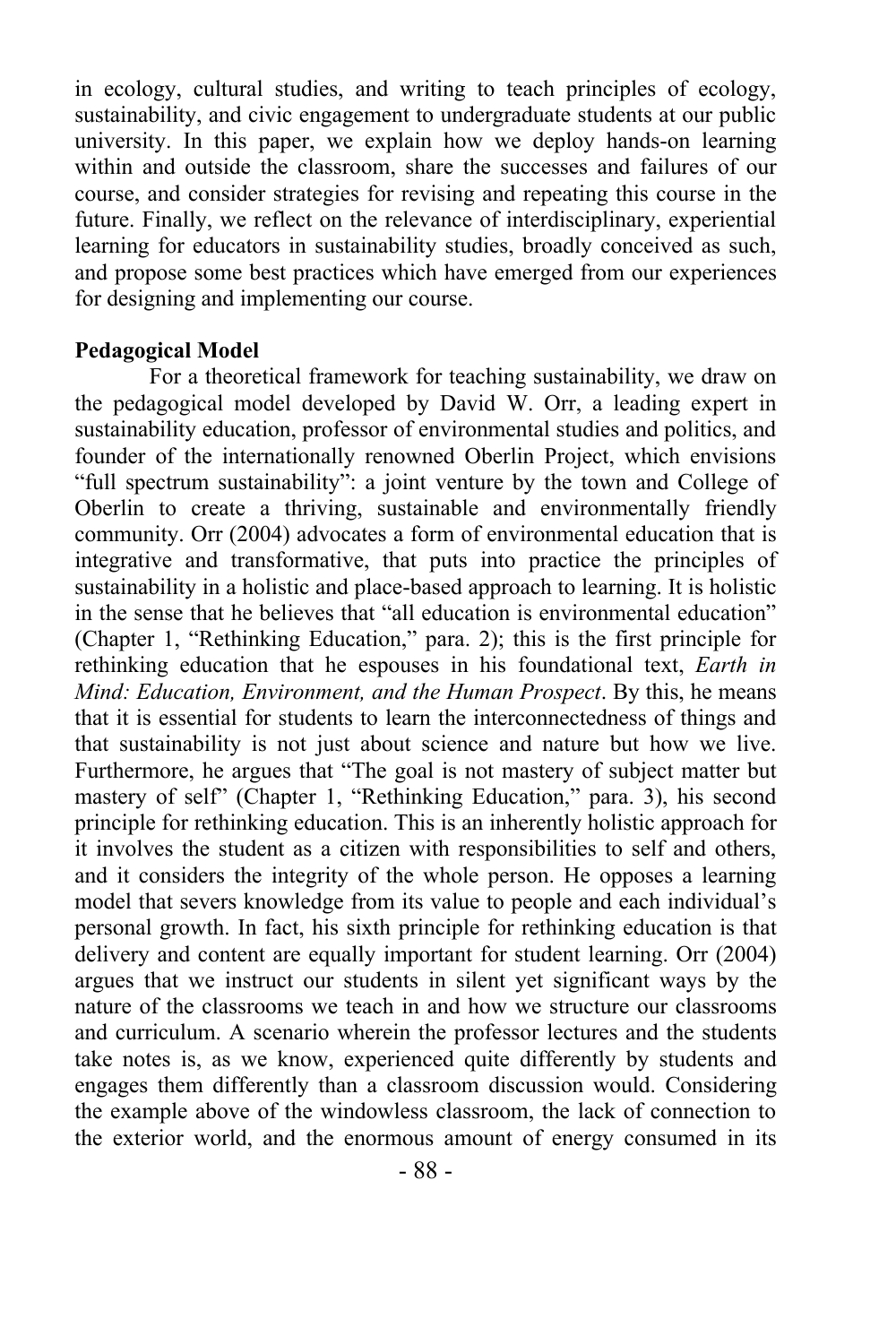operation, also sends a powerful message to students that sustainability is abstract or "out there."

Instead, Orr (2004) asserts that learning that is truly liberal and fosters citizenship and sustainable growth must be interdisciplinary and include experiential learning. He advocates "that we seek out ways to situate disciplinary knowledge within more profound experiences of the natural world while making it more relevant to the great quandaries of our age" (Chapter 14, para 14). In this way, critical and creative thinking processes could be freed from disciplinary constraints to engage in transdisciplinary problem solving and far more comprehensive understandings and explorations of the issues we face on global and local scales. It could further remove boundaries between the classroom and the lived world. This kind of learning is place-based and intends to nurture student connections from the classroom to their individual communities; it is a combination of both theoretical and applied learning in action that transitions these concepts from abstractions to purpose. One example Orr sets forth is that we should dedicate a part of the curriculum to the study of natural systems in the same manner that the students experience them. To study a polluted water canal in Brooklyn, for example, students should visit the canal and conduct experiments or observations onsite. This type of learning aims to create an ethos of caring and an experience of connection. Orr calls for all introductory level courses, in all disciplines, to include extended place-based education so that students are introduced to the wonders and mysteries of the world around them as lived experiences first, before their induction into more abstract forms of learning.

#### **Joining Interdepartmental Forces between Humanities and the Natural Sciences: A nontraditional public campus in New York City**

The course development for an integrative study of sustainability set forth in this paper takes place at a large public institution, with approximately 22,000 students statewide. The institution consists of 12 regional locations with one or more affiliated, smaller units. The number of faculty and students enrolled at each location varies. We work for the Metropolitan location, situated in Manhattan, but teach at the downtown Brooklyn unit, which rents one floor of a multi-story office building, and so rental conditions disallow any opportunity of cultivating outdoor green spaces on surrounding lands, the relatively few parking lots, or the rooftop. Furthermore, the floor plan of this campus is such that faculty offices surround the classroom space, leaving the classrooms in the interior without windows or natural lighting. The atmosphere is starkly office-like, and the small student lounge is also windowless. In such an environment, the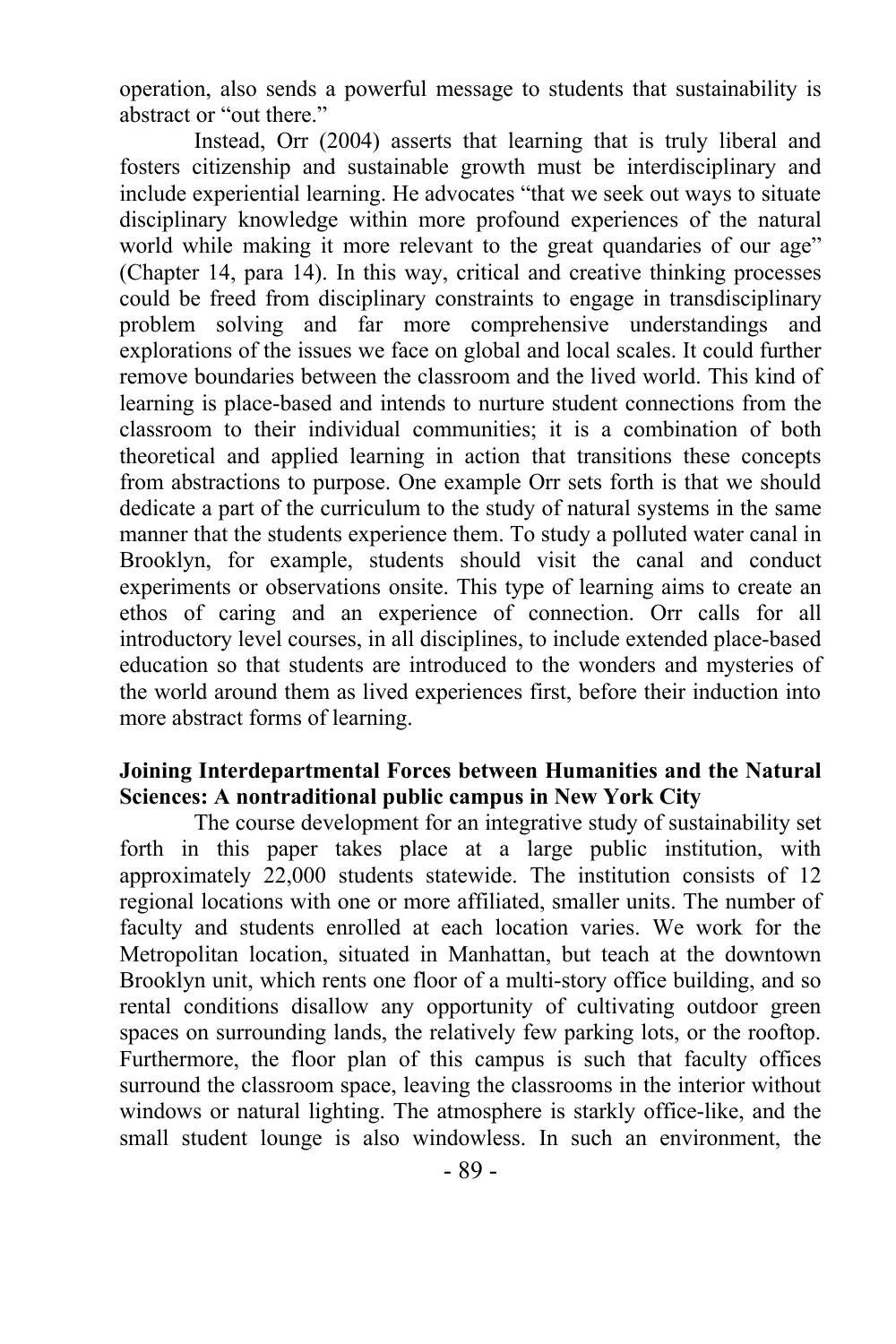seeming separation between humans and the natural environment could not be starker. At the same time, the need to figure out how to "let the wilderness back in" as William Cronon once asserted, or at least some greenery and sunlight, provides a most instructive challenge for faculty and student advocates of sustainability. Compounding this situation is that many of the students live in similar environments, lacking significant access to natural light or green space. Despite our institution's physical and structural constraints, we aimed to create hands-on learning experiences and a learning environment that supported sustainable thinking.

#### **Our Course**

We are scholars in the disciplines of cultural studies (literature, critical theory, and writing) and natural science (biology, ecology, and animal behavior), who are active in developing the college's learning goal of integrating sustainability concepts across the curriculum. With this in mind, we decided to team-teach a course that satisfies two State University of New York general education requirements—one in the sciences and the other in basic communication—that explains ecological concepts of sustainability and then explores the various ways that these concepts are expressed in cultural systems, in this case the urban systems of Brooklyn, NY. Social, ecological, economic, and political factors of sustainability are all critically analyzed throughout the course.

Because the course integrates learning in the ecological sciences and communications, we named the course "Green Pens and Thumbs: Discovering Urban Sustainability in New York City." We included the following description of the course purpose on the syllabus handed out to students:

This study intends to immerse students in urban sustainability, from an ecological, cultural, and activist standpoint. Students will explore definitions of sustainability and consider the means by which a community can work together to implement sustainable practices for the good of all. Since the best way to learn about sustainability is to practice it, students will apply their reading and classroom learning to hands-on experiences in urban agriculture field trips, visits to museums, and other sites across the city. And because sustainability and democratic principles are intertwined, students will take on the role of citizen journalists, interviewing people involved in urban sustainability, researching the goings-on across the city, and reporting on them in creative essays.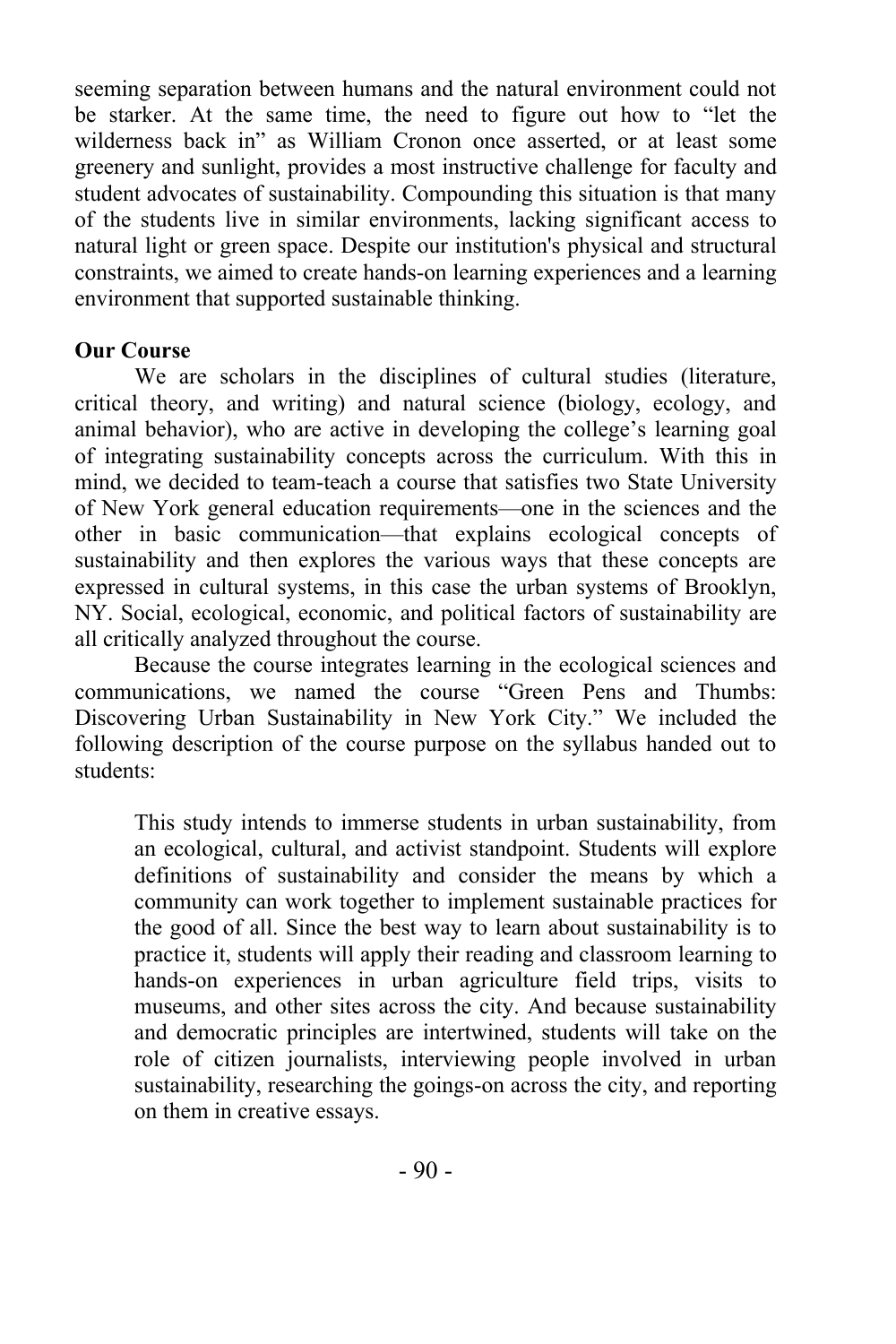Conceptually, we approached the course as a flowchart with "Instruction" leading into "Application" and then the "Impact" on "Home," "Community," and "Workplace" (Figure 1). In our model, the proposed purpose was to deliver both the theoretical instruction and applied activities in learning environments that were both indoors and in the field. In consideration of Orr's (2004) pedagogical model, and also due to the lack of green space at our campus, a primary goal of this study was to make use of the students' communities, envisioned on a walkable neighborhood scope, to immerse themselves in hands-on learning and thereby apply the instructional components of the course to its application at the level of home, campus, and community.

#### **Figure 1**

*Our Conceptual Model for Engaging Students to Think and Act Sustainably*



*Note*. We intended to deliver theoretical content that is complemented by hands-on learning experiences in the classroom. However, the 'classroom' was both our literal indoor space at the Brooklyn Unit and field trips that we experienced with organizations based in New York City. From this learning, students were then asked to create sustainable initiatives for implementation at the Brooklyn unit, which would allow their efforts to be publicized. This display and their knowledge would encourage the students to engage in sustainable actions in the home, the community, and the workplace.

#### **Instruction**

The instructional material of the course was organized into six units of study, with each unit representing a week of the 8-weeklong accelerated summer term, excluding the first meeting and the last meeting. The first unit covered a broad overview of environmental sustainability and fundamentals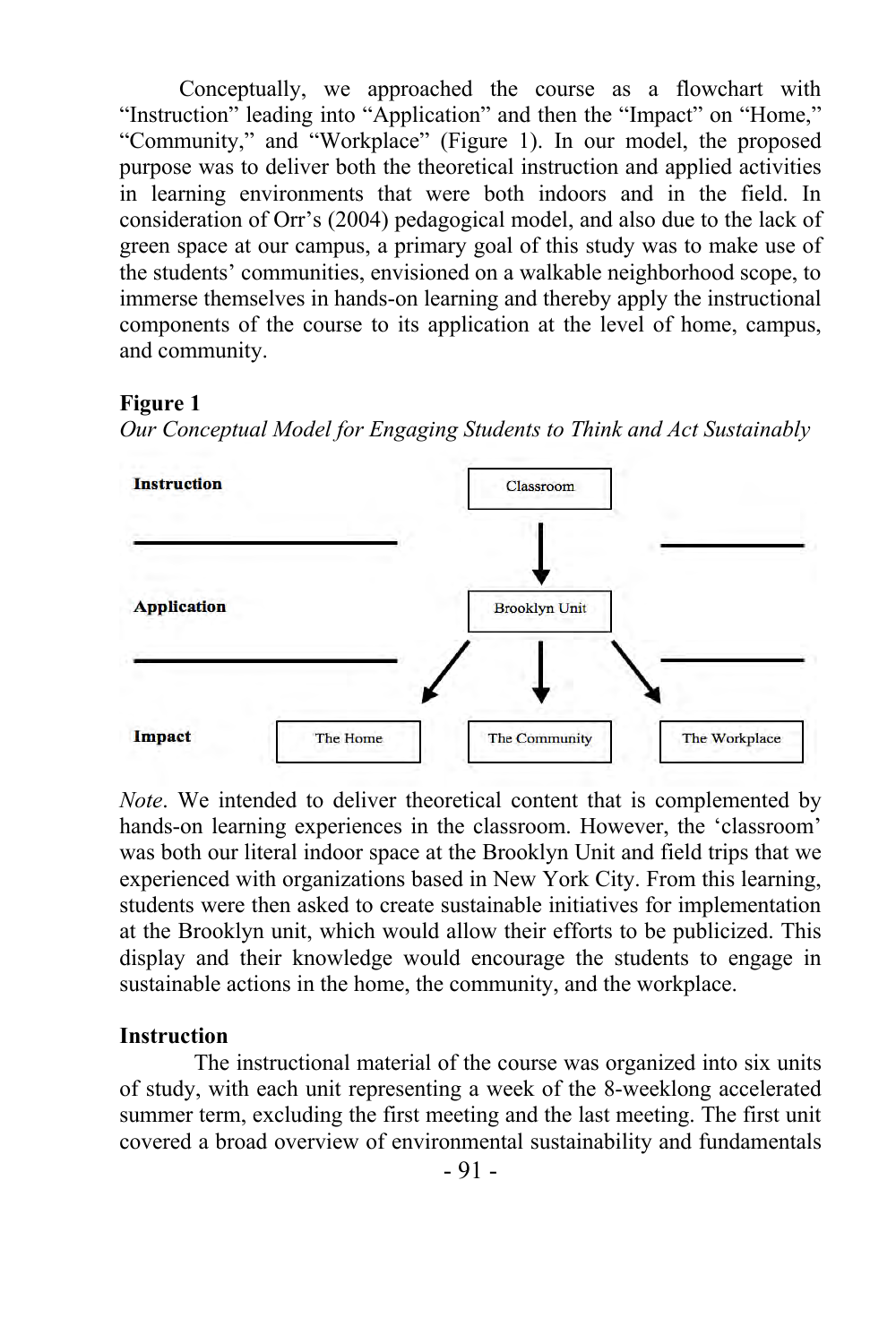of good writing; the second, general ecology principles, hydroponics and agroecology, and basic research and interviewing techniques; the third, conservation principles and writing for social media; the fourth, the development of team projects for greening the workplace (in this case, the campus) and approaches to revision; the fifth, urban sustainability practices, food security, and the economic approaches to urban sustainability; and the sixth, urban sustainability and social activism (see Table 1; see Appendix A for a copy of our syllabus). Students completed the term by presenting their team projects and their work on an on-site hydroponics system to the college community, who were invited to observe their presentations.

While the purpose of this study was to combine interdisciplinary learning in environmental sustainability and cultural studies with basic skill development in the sciences and communications, as well as to implement hands-on learning experiences to empower students to critically analyze their lifestyles and engage in activism for change, the learning objectives for the course were as follows:

**1.** *General ecology principles and conservation*. The basic science behind ecological principles and the need for sustainability, with a special focus on urban sustainability, will provide foundational knowledge for their work in the course (see Appendix B for a copy of our 'Measuring Biodiversity' exercise).

**2.** *Sustainability principles and the challenges practitioners face*. Students will be introduced to a range of urban sustainability practices, food and urban sustainability issues, climate change, and the impacts of environmental degradation on life systems.

**3.** *The cultural significance of urban sustainability and social activism*. Students will, by comparing and connecting their learning of sustainability and ecological principles to cultural practices and beliefs, understand how and why societies may fail to implement sustainable practices, and even actively work against them.

#### **Table 1**

*A course outline that identifies the theoretical and applied content covered during the term.*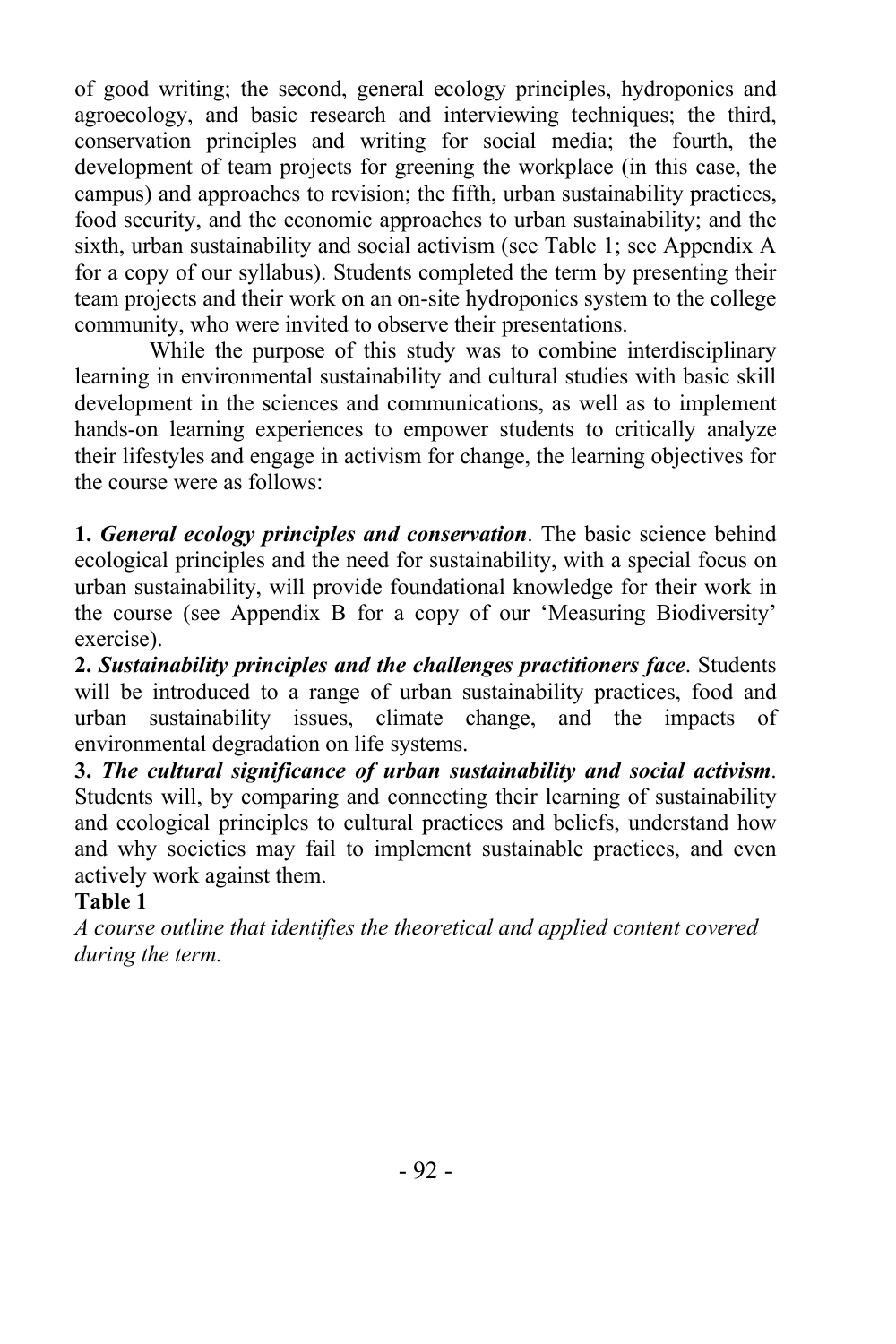| Week           | Theme                                 | <b>Interdisciplinary Topics</b>                                                                                                    | Activities                                                                                                                                                                                                               |  |
|----------------|---------------------------------------|------------------------------------------------------------------------------------------------------------------------------------|--------------------------------------------------------------------------------------------------------------------------------------------------------------------------------------------------------------------------|--|
| 1              | Introduction                          | - Foundational concepts in cultural and<br>environmental sustainability<br>- Environmental literacy                                | - Start blogs and initial entries                                                                                                                                                                                        |  |
| $\overline{2}$ | General Ecology                       | - Biological levels of organization<br>- Impact of population dynamics<br>- Abiotic-biotic interactions and<br>landscape evolution | - Research information on plant<br>species for improving indoor<br>environmental health<br>- Research on different plant<br>systems (e.g., hydroponics,<br>aquaponics, aeroponics) for<br>implementation during the term |  |
| 3              | <b>Individual Writing</b><br>Projects | - Environmental advocacy and social<br>activism<br>- Investigative journalism and reporting                                        | - Field observation report on urban<br>wildlife and plant species within<br>student's neighborhood posted on<br>class blog                                                                                               |  |
|                |                                       |                                                                                                                                    | -Interviews with members of<br>student's local community on<br>attitudes to sustainability posted on<br>class blog                                                                                                       |  |
|                |                                       |                                                                                                                                    | -Individual research projects on<br>topics such as food sustainability,<br>urban agriculture, waste disposal,<br>and wildlife, posted on class blog                                                                      |  |
| 4              | <b>Conservation Team</b><br>Projects  | - Conservation biology and science<br>- Climate change and global warming                                                          | - How to measure biodiversity using<br>the Simpson's Diversity Index<br>- Consider nonprofit environmental<br>management                                                                                                 |  |
| 5              | Sustainability                        | - Social attitudes towards sustainability<br>- Anthropogenic impacts on urban<br>environments                                      | - Field trip to urban farm for hands-<br>on experience in agricultural<br>- Discuss operational missions,<br>goals, achievements with staff                                                                              |  |
| 6              | <b>NYC</b> Initiatives                | - Interdisciplinary approaches in urban<br>sustainability                                                                          | - Comprehensive review of<br>innovative operations specific to<br>New York City and the urban<br>environment (i.e., farms,<br>beekeeping, aquaculture, alternative<br>energy, advocacy groups)                           |  |
| 7              | Food Systems                          | - Urban agroecology                                                                                                                | - Relate work on innovative<br>agroecological operations to food<br>insecurities in urban environments<br>- Opportunity to finish design and<br>construction of group plant systems                                      |  |
| 8              | Conclusion                            | - Future of urban ecosystems                                                                                                       | - Presentation of group projects<br>- Unveil plant systems<br>- Reflect on term content, activities,<br>and projects                                                                                                     |  |

*Note*. Summer term courses were eight weeks.

Further, they will learn about the ways that grass-roots political action and consciousness raising have historically fostered community empowerment.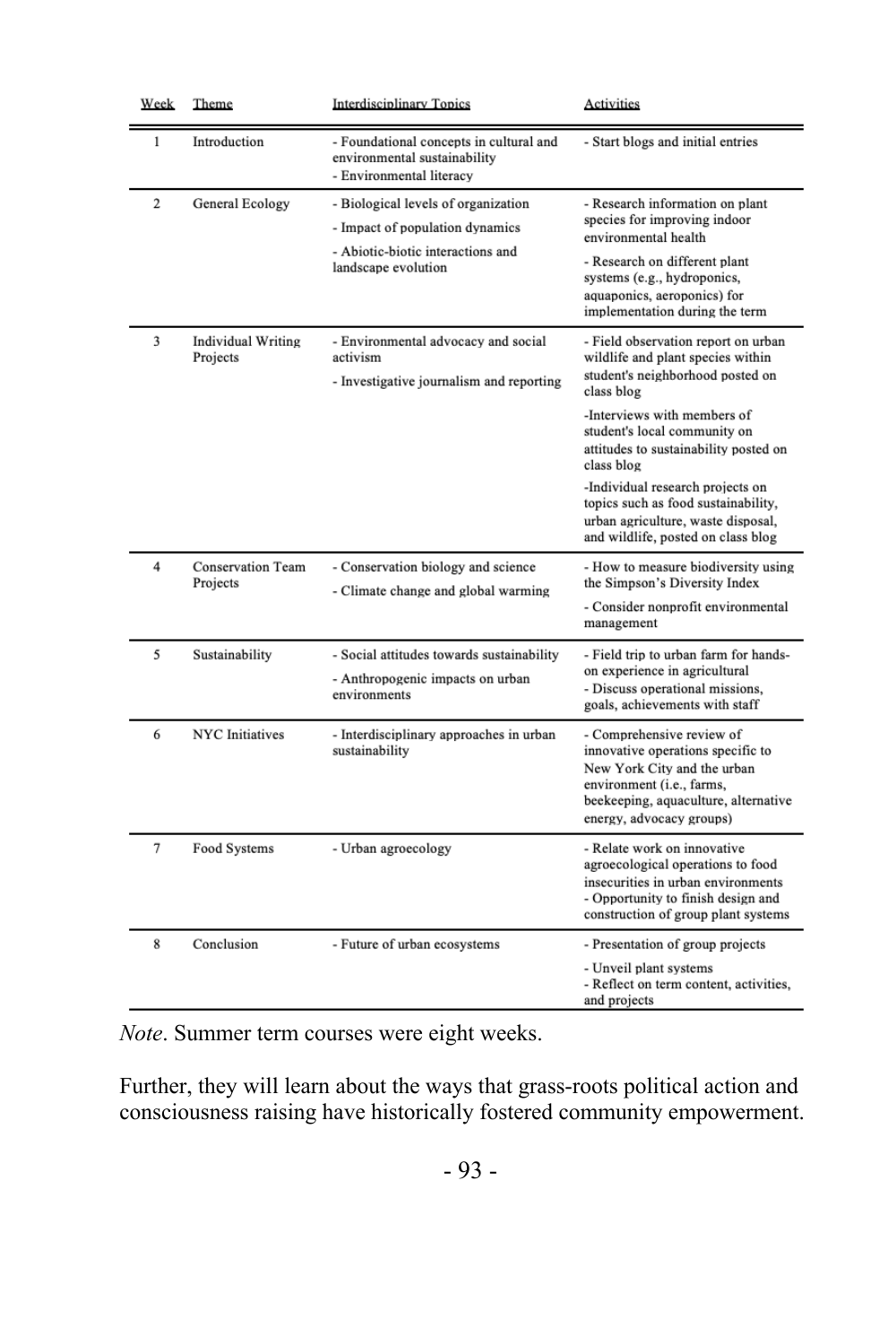**4.** *Research and writing as a form of social activism*. Students will learn about and engage in citizen journalism, including identifying a social problem that pertains to sustainability in their communities, engaging in research and interviewing local residents, and writing entries for a class blog, Urban Investigators.

#### **Application**

Through a combination of an instructor-led team project, a studentled team project, a field trip to an urban farm, and individualized research and writing assignments, students engaged in experiential learning. The syllabus included a faculty-led class project that involved the entire class researching and building an on-site hydroponics system in one of the classrooms, with the goal of the college community maintaining the system in perpetuity.

For the student-led team project, the class was asked to develop their own on-site project with two criteria: that it would remain a permanent installation and advance a sustainability principle. As a viable project with an immediate deliverable, the practicality for creating indoor spaces has several advantages. First, green indoor spaces improve general air quality (Allen et al., 2015), particularly in office-like environments regulated by airconditioned and heating units. Secondly, select indoor flora significantly reduces the amount of common indoor pollutants and acts like a natural air purifier or biofilter (Cetin & Sevik, 2016; Wolverton & Wolverton, 1993). Thirdly, green indoor spaces have also been shown to improve workplace conditions, collegiality, and satisfaction (Nieuwenhuis et al., 2014). Lastly, green spaces have also been suggested to improve general workplace productivity (Miller et al., 2009). The class chose to advance sustainability principles through a twofold approach of greening the campus and educating the college community. With financial support from two grants, our students were able to conceive sustainable projects within a prescribed budget. The students purchased plant species whose maintenance required no outdoor light and infrequent watering to green the campus, and that was easily propagated to create seedlings for future distribution. The students created a stand for the plant and placed it in the reception area. Attached to the stand was a pair of scissors on a string and a poster that explained their goal of having faculty, staff, and students cut off branches and spread the plant throughout the campus.

To educate the college community, the students made professional posters with tips for everyday sustainability and hung them around the campus in hallways, the student lounge, and outside the restrooms. For the field trip, the students made one afternoon visit to an urban farm, Youth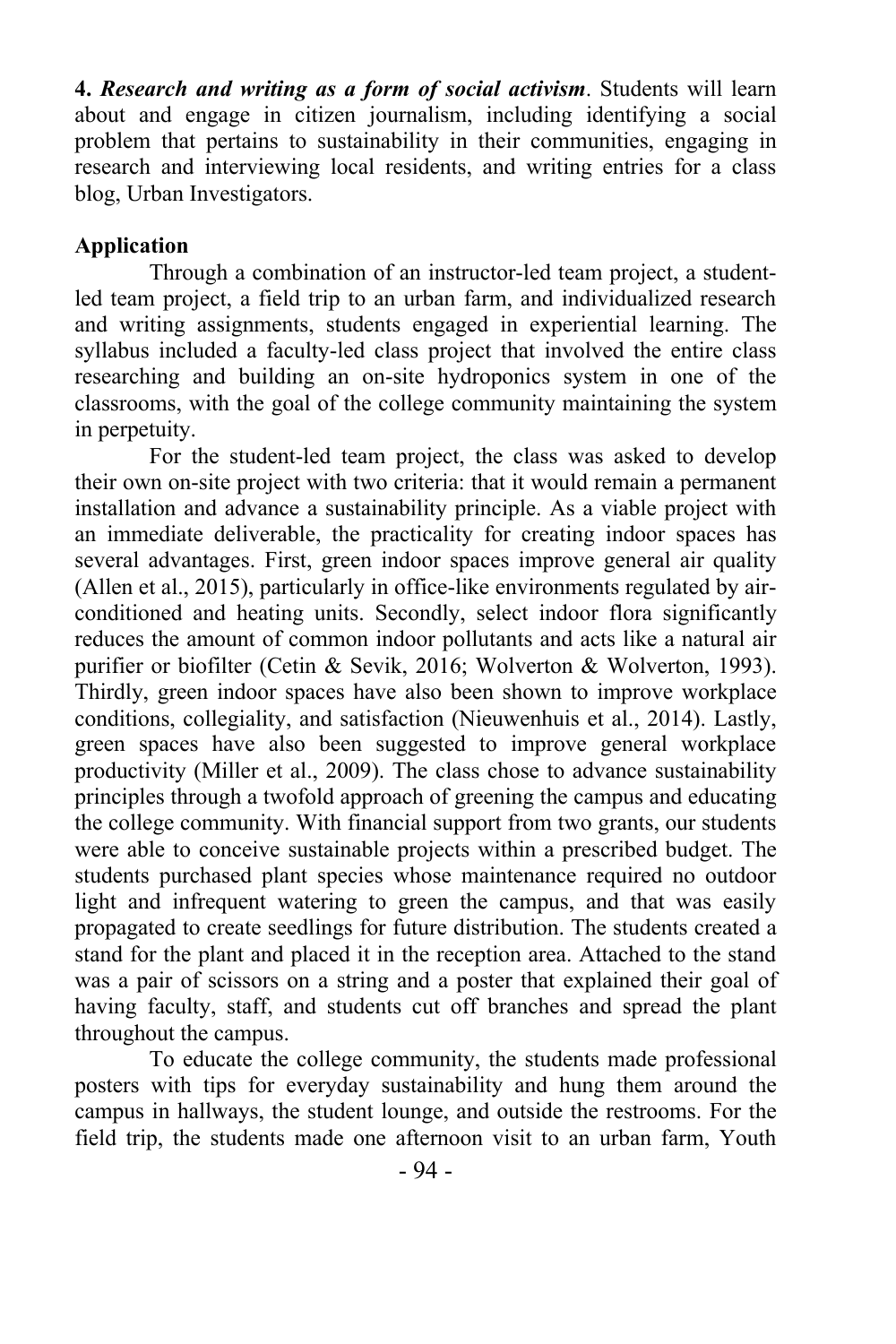Farm at the High School for Public Service (Brooklyn, NY), which operated on-site at a public charter school not far from the college. Going into its fourth year in production when we first launched the class, and now in its eighth year, the farm operates a Community Supported Agriculture program and intensive internships for interested college students and adults. Further, as part of its mission, it engages in educational workshops and provides a place for community members to gain hands-on experience in gardening. Our class worked at the farm for four hours, first tilling and weeding the garden beds and planting lettuce seedlings. As they worked, a farmhand instructed them about gardening with beneficial weeds and insects, compositing principles, and the labor intensiveness of the farm operation.

The individualized research and writing projects focused on instilling a layman's understanding of the power of communication for social activism. These projects drew on the philosophy of citizen journalism, which states that everyday people who are not professional journalists create their own news, including gathering information, reporting, analyzing, and disseminating it digitally, to democratize information within our otherwise highly concentrated and top-down media culture. The students were asked to investigate and photo-document their neighborhoods and local communities with the intent to analyze issues of food security. They researched the demographics of their local communities, interviewed residents about what sustainability means to them, and what their greatest concerns are regarding issues of sustainability, and then blogged about their findings on a class blog, 'Urban Investigators: Writing for Change' (https://urbaninvestigators.wordpress.com/). Their research, interviews, and photo documentation culminated in a critical essay by each student that considered the affordability and accessibility of healthy food for all residents in their communities, including the most vulnerable residents who may rely on charitable organizations to survive.

#### **Potential for Impact**

While it was not feasible for us to realize our goal to engage in the macrocosmic mobilization of an entire community to participate in sustainability, in a far more modest and limited way, we worked to connect the ranges of scale—from home to campus and the greater community—into scaffolded series of assignments and projects so that the impact of their learning was rooted in personal ways in their communities and personal lives. In this way, we attempted to model the concept of sustainability understood at its most basic as that which can be sustained in the design of the curriculum itself. Sustainable learning, that is, ongoing learning, needs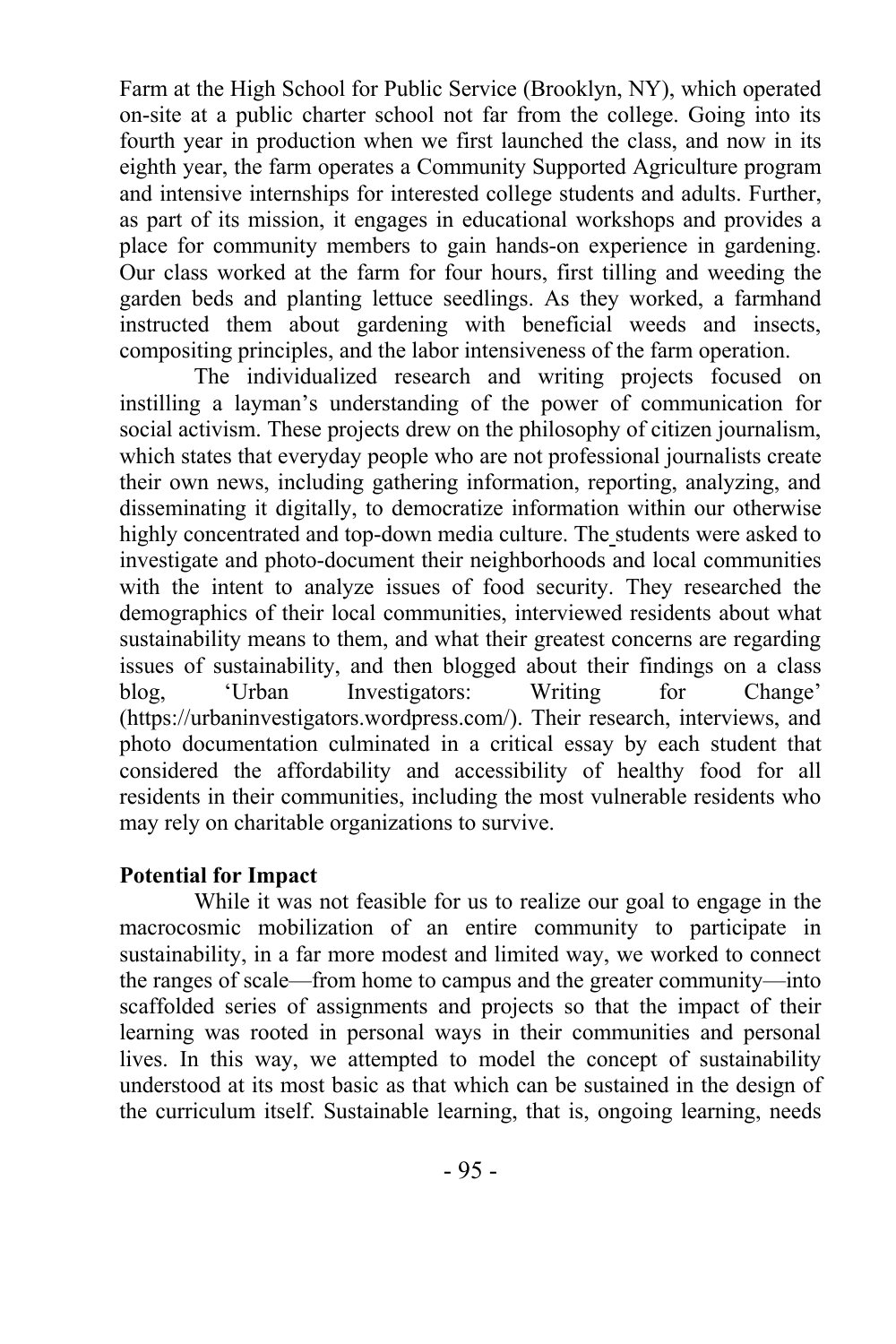to cross the classroom boundaries to be integrated into the student's life, over time that endures beyond the limits of the term.

At the level of the home, students were asked to investigate by observation, interviewing, and online research, both the level of awareness about sustainability of residents in their immediate neighborhoods, which often included their family and roommates, as well as close friends and then to carefully consider the way their own lifestyles and the lifestyles of their neighbors were impacting the health of their neighborhood ecosystems. In this way, as they were studying general principles of ecology and sustainability, they began to see how their own behaviors and lifestyles were working to undermine or to impact their health and the health of the neighborhoods where they lived. Furthermore, the interviews they conducted generatednew conversations surrounding sustainability with the people with whom they lived.

At the campus level, the student projects made visible some sustainable practices by creating a hydroponics system that was left intact to be maintained by other students, staff, and faculty—a loosely campus-wide endeavor—after the term had ended. The posters offering tips for sustainability made—and continue to make—sustainability a topic at the campus. Although we helped guide the first iteration of the study with projects aimed at the food system and food security, it became rather clear that community interactions with food systems were more important to our students.

Students engaged their learning at the level of the community, interpreted for the most part as the community districts where they lived, by investigating the question of food security and the availability of healthy food for all members of their communities, including the most vulnerable. Students visited community farms, stores and marketplaces, food pantries and soup kitchens, homeless shelters, public schools, and churches, among other institutions. Some students interviewed homeless people and learned about the best prospects for "dumpster diving", meaning salvaging for food that stores throw out after it reaches its expiration date. Furthermore, students deployed their learning for the online community by publishing their investigative reports on food security on the class blog. While the readership of the blog is, by virtue of a lack of promotion, mostly limited to the college community, the students were very conscious of the public nature of their writing and the responsibility and power they thus had to instigate important public conversations about sustainability and to educate and dialogue with other interested people around the world. Finally, the field trip to a community farm allowed students to travel out of their own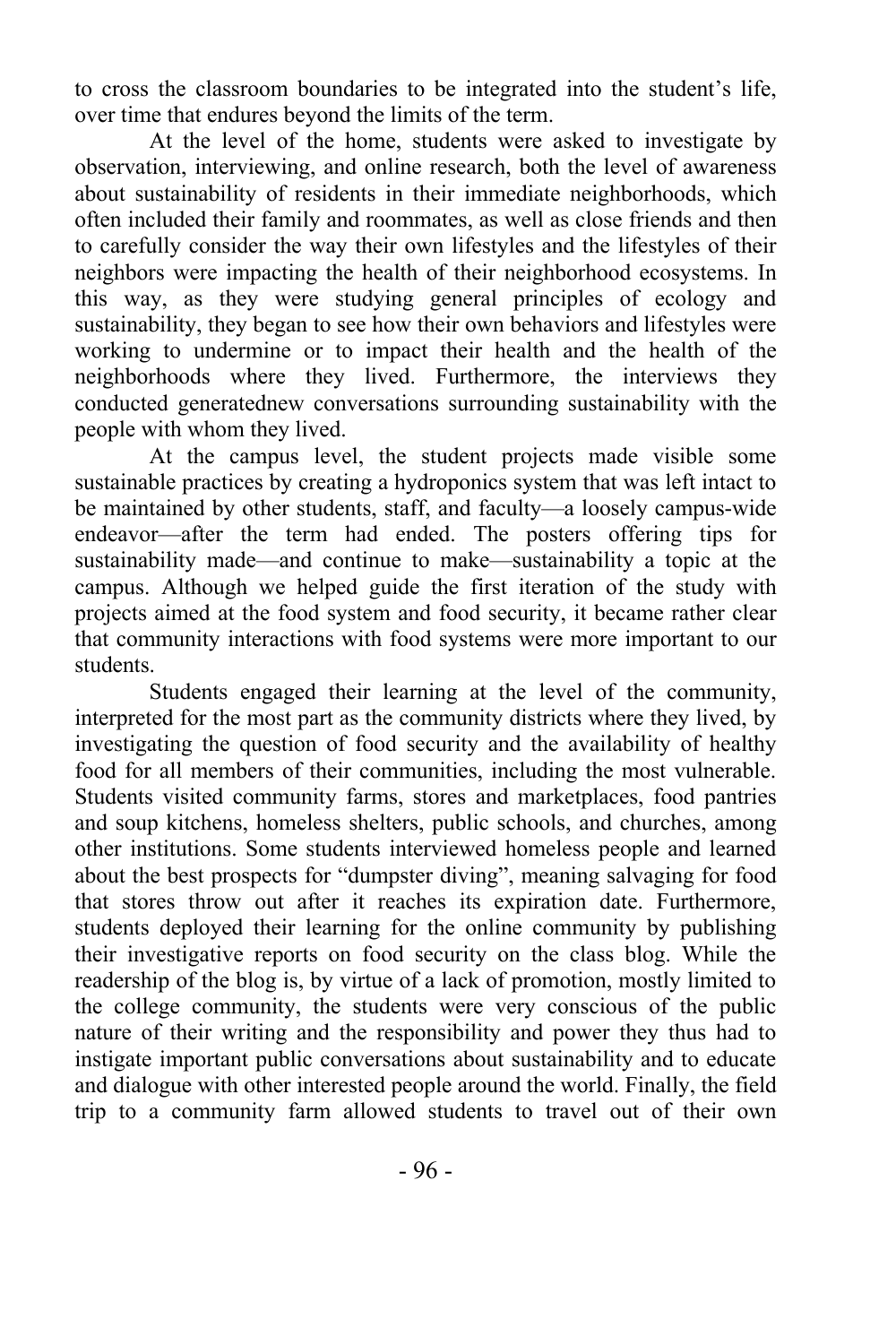communities and observe firsthand how urban spaces can become important sites of agricultural production and sustainability education.

#### **Potential for Successes**

We collected students' responses to test their understanding of the relationship between the community and the environment from their blog entries. Moreover, we were interested in the information contained within the entries that would directly connect the cultural and environmental association and whether students would feel compelled to disseminate their understanding beyond the confines of the classroom. Methodologically, these entries provided the qualitative basis for initial feedback and impressions for the likelihood that the model may have been impactful. Given that our pilot course consisted of a relatively small class size  $\left( \leq 10 \right)$ students), which is typical for our classroom courses at our institution, it, therefore, did not provide sufficient initial data for thorough qualitative or quantitative analyses. Consequently, our measure was implicit and therefore provided us with an initial baseline of data that can be used to compare to the feedback from future students. However, based on their blog entries, it seemed relatively straightforward that students could articulate favorable impressions of the course, content, and activities (see Table 2) and employ strategies of investigative journalism in their reflection of anthropogenic activity in contrast or concert with the urban environment.

In order to gauge the effectiveness of the course, we need to compare the anticipated learning outcomes with actual outcomes for student learning:

**1.** *General ecology principles and conservation***.** While the students may have been aware of some principles of general ecology and sustainability before the course, by its end, they had come to see these principles manifest in their own communities. On the first day of class, we asked students to discuss what sustainability meant to them. Most of them mentioned recycling and vague concepts such as "not buying more than you need." By the course's end, their understanding of everyday sustainability practices was greatly expanded, as evidenced by their production of posters encouraging urban composting with practical tips that they posted around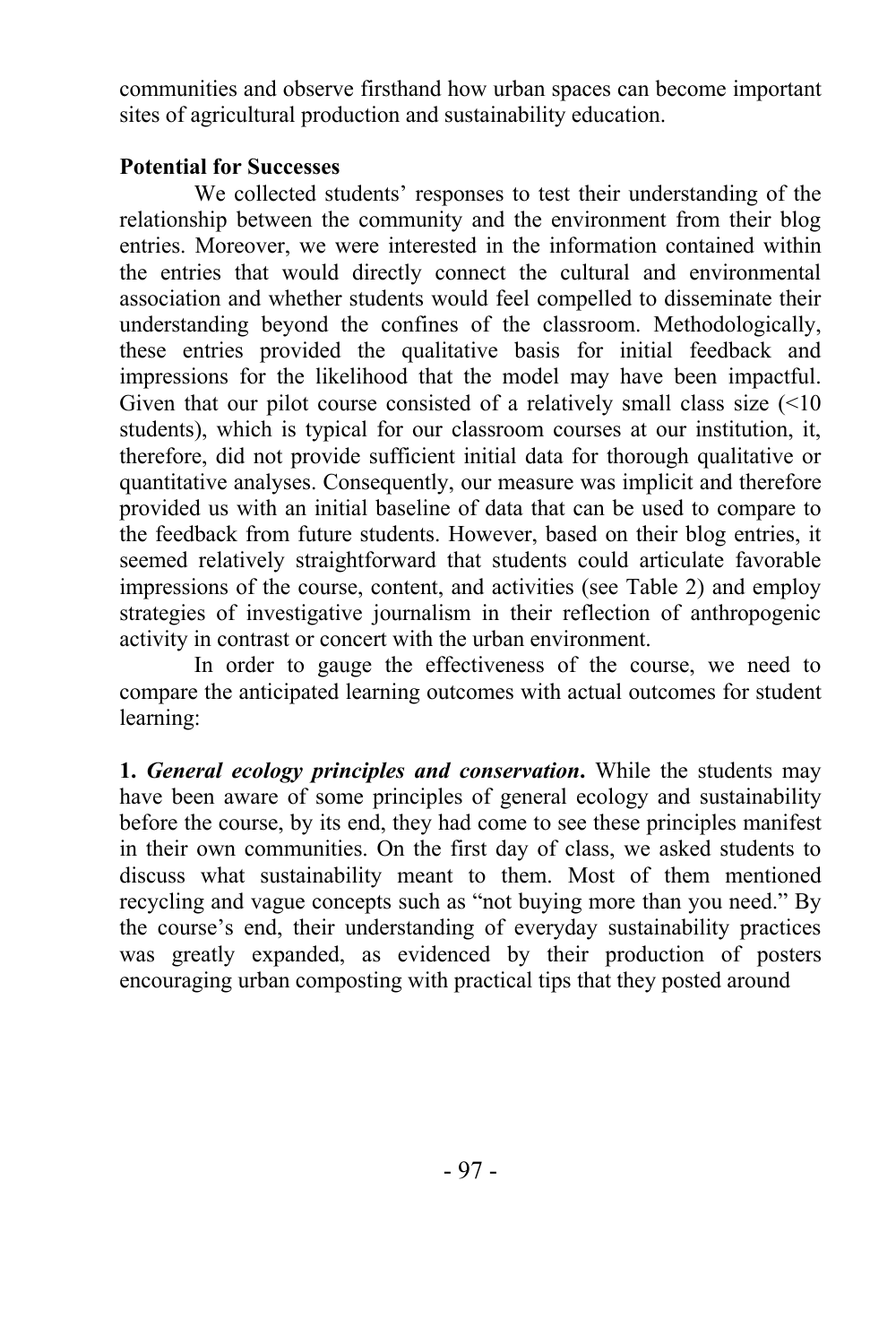# **Table 2.**

*Sample quotations from students' blog assignments, which supports positive attitudes towards sustainability and the environment.* 

| Theme:                  | Quotations:                                                                                                                                                                                                                                                                                                                                                                                                                                                                                                                                                                                                                                                                                                                                                                                                                                                                                                                                                                                                                                                                                                                                                                                                                                                                                                                                                                                                                                                                                                                                                                                                                                                                                                 |
|-------------------------|-------------------------------------------------------------------------------------------------------------------------------------------------------------------------------------------------------------------------------------------------------------------------------------------------------------------------------------------------------------------------------------------------------------------------------------------------------------------------------------------------------------------------------------------------------------------------------------------------------------------------------------------------------------------------------------------------------------------------------------------------------------------------------------------------------------------------------------------------------------------------------------------------------------------------------------------------------------------------------------------------------------------------------------------------------------------------------------------------------------------------------------------------------------------------------------------------------------------------------------------------------------------------------------------------------------------------------------------------------------------------------------------------------------------------------------------------------------------------------------------------------------------------------------------------------------------------------------------------------------------------------------------------------------------------------------------------------------|
| On sustainability:      | So I've learned firsthand if we can just make better use of what we have in front of us we<br>can extend our precious resources for the next generation. In short, sustainability means<br>life for our future by governing what we use in the present."<br>"I like to keep it simple and I think sustainability is pretty much like it says; the ability to<br>sustain. This is in reference to some sort of ecosystem that uses resources to keep itself<br>going. Resources can be anything money, food, labor or even something simple like clean<br>water. What is our ability to keep these resources from drying up? Are we using too<br>much? I think sustainability is about identifying these factors and coming up with<br>solutions to sustain our environment."<br>"I am starting to realize that perhaps [sustainability is] not so much about reducing my<br>overall footprint as it is changing the footprint all together. What I mean by that is unless<br>we radically change how we go about living day to day, there won't be much living to go                                                                                                                                                                                                                                                                                                                                                                                                                                                                                                                                                                                                                                        |
| On course projects:     | about - perhaps sooner than any of us realize."<br>"I don't know about anyone else, but for me, thinking that this area's ecosystems once<br>rivaled today's Yellowstone Park makes me want to work so much harder to protect what<br>we do have, and to create more green spaces. If there is anything we can learn from New<br>York City's cultural richness, it's that our ecological richness is just as important. So start<br>composting."<br>"I love learning about sustainable neighborhoods. This article, especially the interviews,<br>gave me new ways of seeing sustainability."<br>"The garden in East New York provides vegetables for those individuals from Puerto Rico<br>who miss home and encourage a healthy diet. For now the gardens are used as safe havens<br>and the pride of the community. I am sure that given time, with more information being<br>disseminated related to healthier lifestyles, the idea of sustainability will take hold. The<br>love of growing, gardening and a positive neighborhood life already exist. It is not too<br>much of a leap."<br>" even just these few simple changes could really help reduce the environmental impact<br>dogs are having on the world. After all, I know I personally couldn't imagine a life<br>without dogs, and I wouldn't want to. Besides, we're not just trying to save the planet for                                                                                                                                                                                                                                                                                                                              |
| On community influence: | us, we're saving it for them too."<br>"Talk to your neighbors about composting, and what they think of your hood. Look<br>around for trees on your street that need to be taken better care of. NYC's 311 call center                                                                                                                                                                                                                                                                                                                                                                                                                                                                                                                                                                                                                                                                                                                                                                                                                                                                                                                                                                                                                                                                                                                                                                                                                                                                                                                                                                                                                                                                                       |
|                         | is a great resource to use if you identify a tree that needs some love."<br>"I believe that as long as the awareness and education continue into the long term effects<br>of eating healthy vs. non-healthy then we are on the right track."<br>"This dilemma [to radically overhaul the system] is something I have come up against a<br>lot in my studies and beliefs, because I do believe that radical change is needed on many<br>fronts in our system, in order for humans to thrive as a whole; however, I want to work for<br>things that are actually possible."<br>"In my report, I recall my conversation with this one man, in which I asked him whether<br>or not he thought that people might eat healthier if the bodegas offered healthier options.<br>To echo his point, accessibility is only part of the solution. Education plays a huge role in<br>motivating people to choose the apple over the candy bar when the options are there right<br>in front of them."<br>" The change is being energized by education about the health risks and benefits of foods,<br>local availability and local participation by organic farmers. It is essential that the organic<br>foods are affordable and accessible."<br>" the largest common factor I noticed was that all of these problems required a personal<br>investment from the members of the affected communities. When a neighborhood keeps<br>an eye out for a senior living alone, there is support to prevent hunger, with compassion.<br>When an assistant principal drives around to deliver food for needy students in order to<br>protect their privacy, there is support to prevent hunger, with dignity. The stores we buy |

*Note*. Complete excerpts can be found at https://urbaninvestigators.wordpress.com/.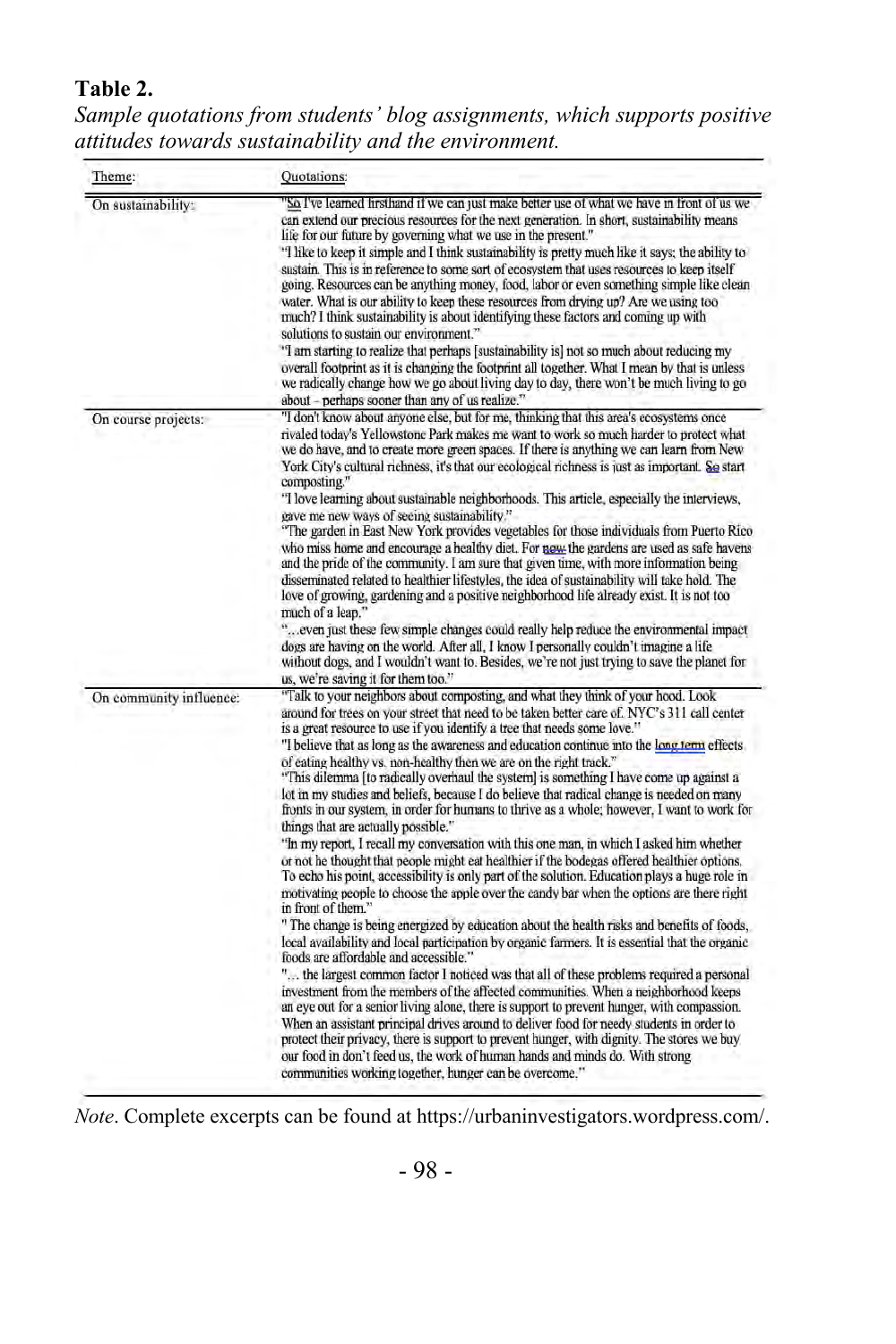the college. The information they included covered a spectrum of issues pertaining to composting, from ecological to economic and social benefits:

"Composting decreases the amount of garbage in landfills, therefore reducing global warming emissions."

"Composting saves \$\$\$ on garbage removal."

"Composting eliminates the use of chemicals."

"Composting turns waste into gold by yielding nutrient rich soil."

The students created Facebook, Twitter, and Instagram accounts and invited their colleagues to share their composting photos and stories. By this, they sought to involve the college community and further spread information about sustainability practices.

**2.** *Sustainability principles and the challenges practitioners face***.** Students learned firsthand from their own observations and individual and team projects about the many difficulties that practitioners of sustainable food production face. They experienced the labor intensiveness of urban farming, for instance, through their own labor at the urban farm. That the weather transitioned from well over 90 degrees Fahrenheit to a drenching, hour-long downpour as they worked, drove home the significance of climate in ways that a textbook may not have. Here, students were able to appreciate the link between theoretical and applied applications in agroecology.

**3.** *The cultural significance of urban sustainability and social activism***.** As the students analyzed their own communities' sources for food and demographic research on the economic status of people in their communities, they learned that sustainable practices surrounding food include far more than growing vegetables organically, but also finding means to sustain all the people in the community with organic produce, and not just the affluent. Furthermore, in their interviews with community residents, they learned that sustainability invariably means different things to different people. They also realized that economic insecurity is a sustainability issue as people struggle to achieve physical security in an unequal society. With this understanding, students realized that social activism and environmental sustainability are intertwined.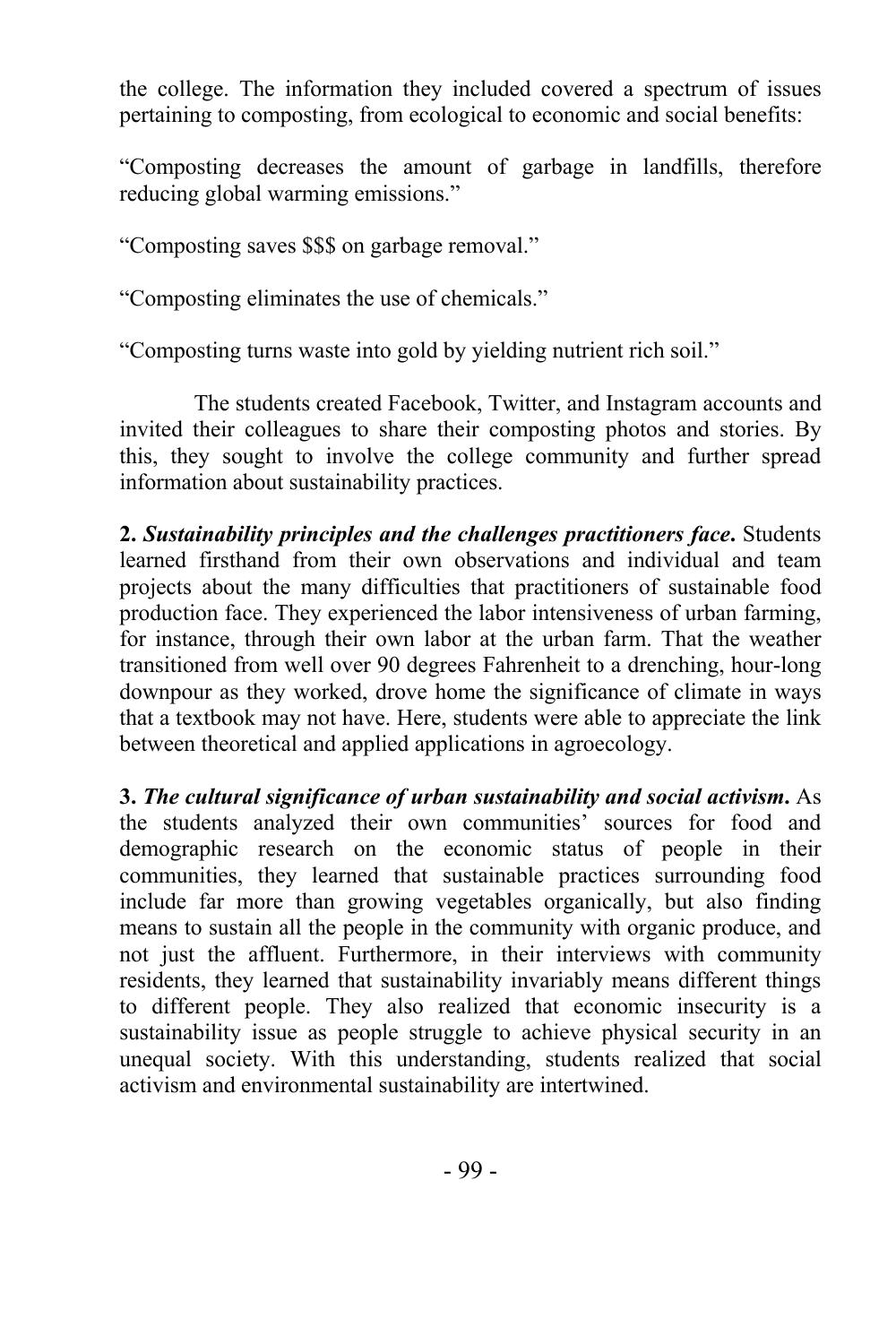**4.** *Research and writing as a form of social activism***.** This learning outcome is the most readily assessed, as each student produced two blog posts of some length (800-1500 words) that incorporated their research, excerpts from the interviews they conducted, their observations, and analysis. The nature of blogging implies a kind of outreach for an audience; it is a practice that is integral to social activism. It aims to engage and communicate with others and has the potential to connect with a wide international audience (a potential not yet realized in this case). Furthermore, the content of the students' blog posts was focused on their communities and the social-sustainable challenges they faced, particularly regarding economic insecurity and access to food. The transition from writing for class, or writing for the professor, was thus made to writing for the public, and in the public's interest. Comments such as these indicate the empowerment students may feel when their writing is turned outwards, for a community, rather than contained within strictly pedagogical frameworks.

We found that the design of the course curriculum and activities did accomplish, in large part, its overarching goals of cultivating awareness and cultivating skill-building for sustainable practices through experiential learning. In some ways, the course achieved its greatest success at the level of the community, for by the course's completion, the students had learned to see themselves as advocates for sustainable practices in their communities, thereby gaining a renewed sense of connectedness to their local environments. Furthermore, they learned to see some social and human ramifications of thinking and acting sustainably by exploring sustainability practitioners' fundamental challenges when attempting to promote food security in their communities. Foremost, the students realized, was the question of access: economic access to healthy food (or any food), geographical access to healthy food, access to green space, and access to education.

#### **Limitations and Future Considerations**

We can conclude that the level of student engagement in projects, assignments, attendance, and participation in the discussion was high. We also feel confident that the course achieved the following outcomes:

- 1. Students explored new green areas of NYC
- 2. Students became more familiar with 'green' terms and initiatives
- 3. Students actively engaged with issues and people in their communities

4. Many students went on to enroll in independent studies or similar study groups with a focus in sustainability education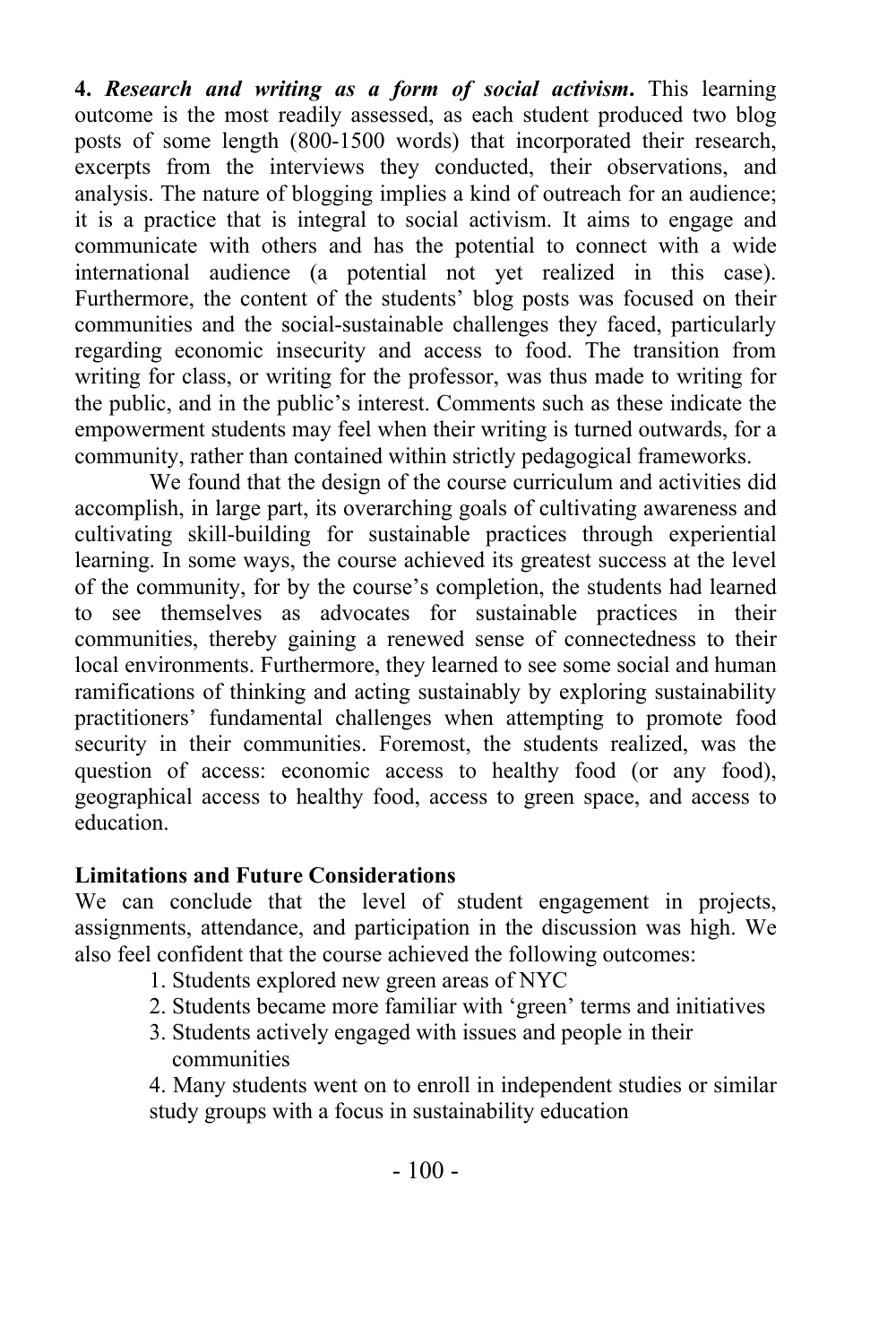Nevertheless, we experienced some setbacks while teaching the course. First, enrollment for the first iteration of the course was eight students, which is relatively low when the maximum class size for the Brooklyn unit is 25 students. This could indicate a lack of awareness about the importance of sustainability education at the college among students and their advisors. We intend to continue our efforts to increase interest in this topic across the college. One initiative we are focusing on is reaching out to new students during our pre-term orientation weeks through workshops on sustainability and integrating sustainability education into their study plans. Another plan is to advertise this study before registration, through student email systems and posters, and by contacting advisors to make sure they are aware of the study and its benefits.

Another setback occurred early in the course when the pump for the hydroponics system broke. As part of our funding, we acquired small-scale hydroponic and aquaponic kits for demonstration purposes within the Brooklyn location. It was not replaced until a week before the term ended. So, while students did engage in creative thinking about ways to get around the broken pump, ultimately, the system was not developed as well as it could have been, had all the materials been in working order. In this instance, we all learned that these kinds of systems might require consistent maintenance and ingenuity to help solve any immediate technical issues as they arise.

Finally, experiential learning provides a direct link between classroom knowledge and application and has been shown to increase learners' understanding of academic concepts in action (Kolb, 2014). As our students gathered information about sustainable food production in their communities, they learned about the complex web of attitudes, opportunities, resource distributions, and the vital role of education and how these things may transform or inhibit awareness and community action. Their own neighborhoods became a part of their curriculum, which nurtured the "ethic of caring along with a greater depth of understanding" cited in the introduction. As they read about some of the obstacles to sustainable practices in the course readings and further discussed them in class, their citizen journalism projects brought them into contact with these obstacles manifest in their own communities. Likewise, working on the urban farm as the weather shifted from extreme heat to a heavy downpour over the course of a few hours opened their eyes to the real hardships of food production within changing climates, thereby undoing the certainty they may have had that human can control the environment to satisfy our needs and whims. The interdisciplinary merging of science, cultural studies, and writing provided this fertile ground for bridging school and community, scholarship and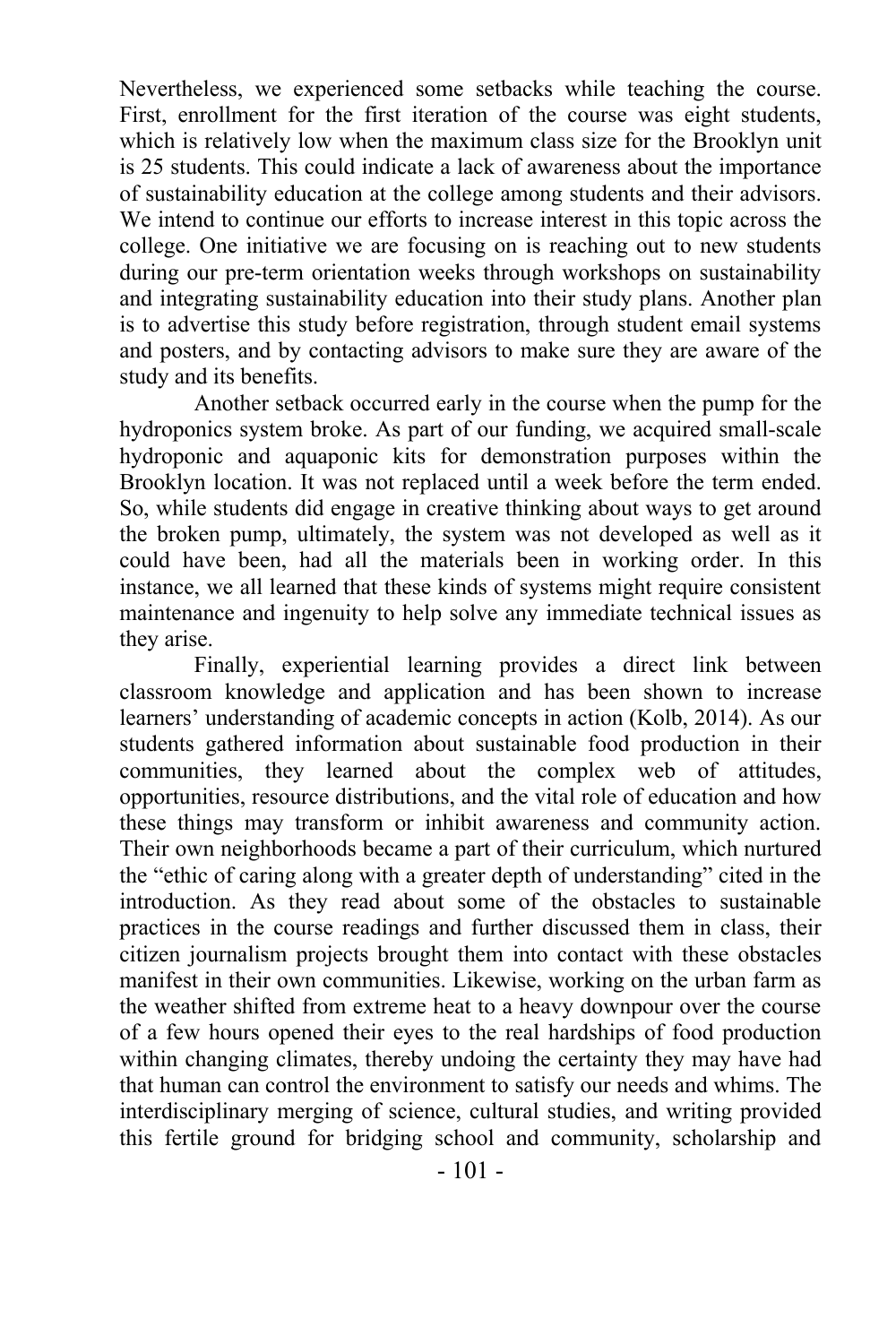practice, and demonstrates the power of interdisciplinary knowledge production.

 To further enhance these understandings, we would have liked to see more experiential learning take place in an ongoing manner at an urban farm or other sites of a significant urban sustainability project such as widescale vermicomposting or tree planting initiatives. Instead, we had to settle for one farm visit due to difficulties in communication with farm managers and scheduling constraints. And while students were enthusiastic about the experience (one student spoke with the farm manager afterward about an internship with them, and another joined a community farm in his own community the following week), they did not benefit from participating in plant production over time. This would have helped integrate ecological concepts more effectively into their learning. Furthermore, because the class lacked continuity beyond the completion of the term, the student's efforts to engage the college community in practices such as composting and blogging, tweeting, and posting to Instagram, were likewise abandoned. A truly successful form of citizen journalism and outreach would address the dilemma of perpetuating community, perhaps by forming an ongoing activity such as a club or student organization that could oversee the maintenance of social media. In future iterations of this course, we intend to allow for ongoing, structured engagement with sustainability projects in the city that commence with the start of the term and offer students participation that continues that continue after the course is concluded. In this way, we hope that at least some students will transition from sustainability learners to practitioners and builders of sustainable culture in New York City and beyond.

#### **CONCLUSION**

The impact of student learning at the home and community level was more far-reaching, and in some ways profound, than we had anticipated. Perhaps the most surprising outcome was that although the original model intended to merely instruct, the combination of theory and application genuinely encouraged students to impart their knowledge outside the classroom. However, in our third iteration of the course, we have observed that the student learning and actions feedback into the classroom. What our students have learned about being citizen journalists has informed our content for future instruction. Hence, our original model can be modified to include a positive feedback loop, which links what students could impart and learn from the home, community, and workplace back to the classroom. In this mode, students are best able to inform us, the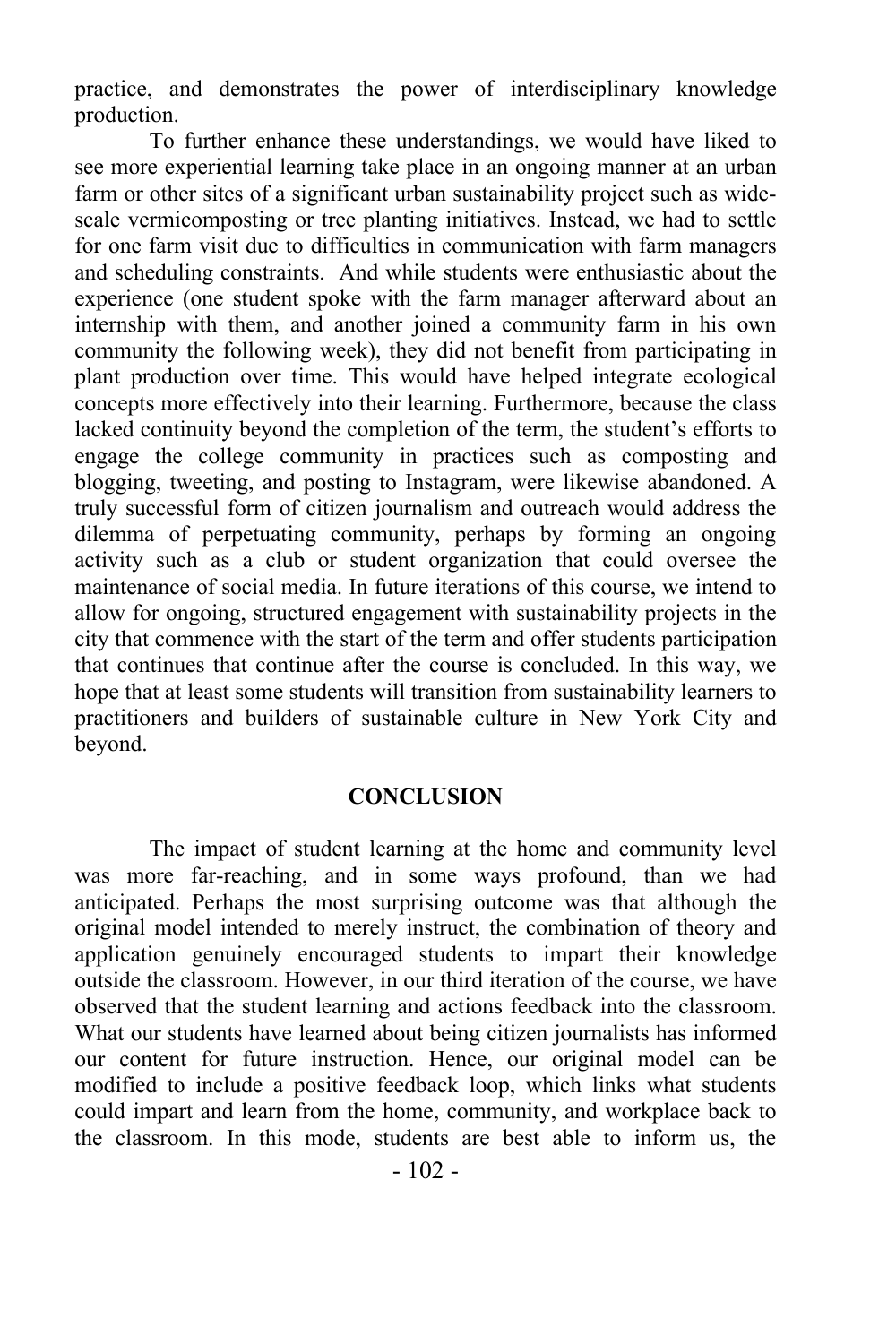instructors, and future students about current trends in urban sustainability. This is particularly important as it allows us to identify salient issues in sustainability as they become focal points for the community. As issues in sustainability evolve, it is even more important that we learn about them and impart concerns pertaining to environmental, cultural, and social issues to future students. Our goal was to create opportunities for nontraditional students enrolled at an institution with an urban campus and to encourage them to learn about sustainability through their own interactions with the urban environment. Moreover, the model employed to empower students to engage in environmentally responsible ways may be replicated in other urban areas for instructors and their students.

#### **ACKNOWLEDGEMENTS**

*This project was funded by Ithaca College under the college's Mini-grant program; the Empire State College Student Activities Fee Award; and discretionary spending by the Dean of the Metropolitan Center of Empire State College. We would like to specifically thank our former Dean Cynthia Ward, for her enthusiastic support. Lastly, we are grateful to the two anonymous reviewers for their comments on this paper.*

#### **REFERENCES**

- Aktas, C. B. (2015). Reflections on interdisciplinary sustainability research with undergraduate students. *International Journal of Sustainability in Higher Education, 16*(3), 354-366.
- Allen, J. G., MacNaughton, P., Laurent, J. G. C., Flanigan, S. S., Eitland, E. S., & Spengler, J. D. (2015). Green buildings and health. *Current Environmental Health Reports, 2*(3), 250-258.
- Barth, M., Godemann, J., Rieckmann, M., & Stoltenberg, U. (2007). Developing key competencies for sustainable development in higher education. *International Journal of Sustainability in Higher Education, 8,* 416-430.
- Barth, M., & Michelsen, G. (2013). Learning for change: an educational contribution to sustainability science. *Sustainability Science*, *8*(1), 103- 119.
- Biedenweg, K., Monroe, M. C., & Oxarart, A. (2013). The importance of teaching ethics of sustainability. *International Journal of Sustainability in Higher Education, 14*(1), 6-14.
- Brundiers, K., & Wiek, A. (2013). Do we teach what we preach? An international comparison of problem-and project-based learning courses in sustainability. *Sustainability*, *5*(4), 1725-1746.
- Brundiers, K., Wiek, A., & Redman, C. L. (2010). Real-world learning opportunities in sustainability: From classroom into the real world.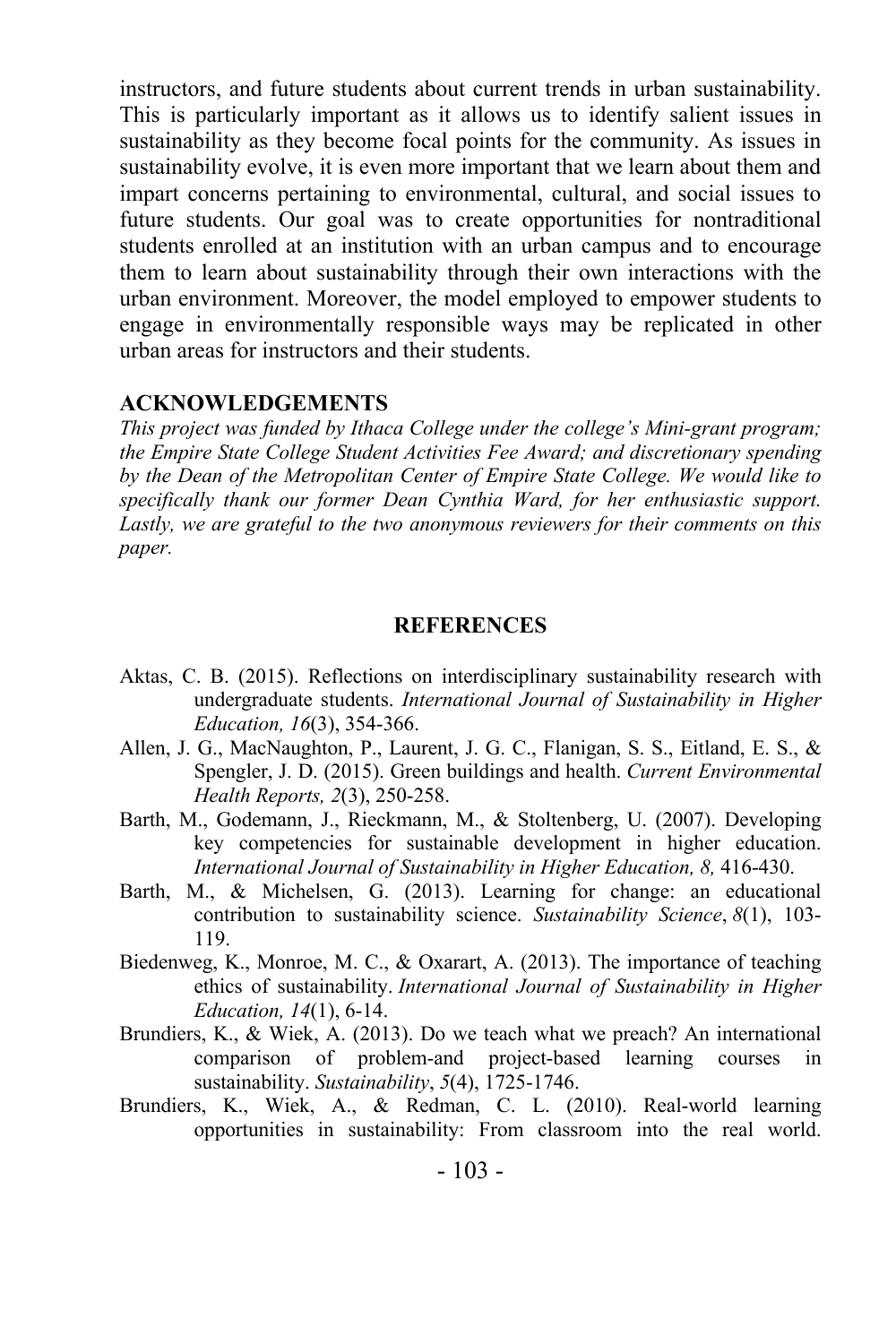*International Journal of Sustainability in Higher Education, 11*(4), 308- 324.

- Burns, H. (2011). Teaching for transformation:(Re) Designing sustainability courses based on ecological principles. *Journal of Sustainability Education, 2*.
- Caviglia-Harris, J. L., & Hatley, J. (2004). Interdisciplinary teaching. *International Journal of Sustainability in Higher Education, 5*(4), 395-403.
- Cetin, M., & Sevik, H. (2016). Measuring the impact of selected plants on indoor CO2 concentrations. *Polish Journal of Environmental Studies, 25*(3), 973- 979.
- Coops, N. C., Marcus, J., Construt, I., Frank, E., Kellett, R., Mazzi, E., Munro, A., Nesbit, S., Reisman, A., Robinson, J., Schulz, A., & Sipos, Y. (2015). How an entry-level, interdisciplinary sustainability course revealed the benefits and challenges of a university-wide initiative for sustainability education. *International Journal of Sustainability in Higher Education, 16*(5), 729- 747.
- Evans, J., Jones, R., Karvonen, A., Millard, L., & Wendler, J. (2015). Living labs and co-production: University campuses as platforms for sustainability science. *Current Opinion in Environmental Sustainability*, *16*, 1-6.
- Feng, L. (2012). Teacher and student responses to interdisciplinary aspects of sustainability education: What do we really know?. *Environmental Education Research*, *18*(1), 31-43.
- Filar W. B. (2011). Embedding your green message through asynchoronous learning. *Electronic Green Journal, 1*(32). Retrieved from http://escholarship.org/uc/item/4vt250k7
- Friedow, A. F., Blankenship, E. E., Green, J. L., & Stroup, W. W. (2012). Learning interdisciplinary pedagogies. *Pedagogy: Critical Approaches to Teaching Literature, Language, Composition, and Culture, 12*(3), 405-424.
- Gehl, J. (2011). *Life between buildings: Using public space*. Washington DC: Island Press.
- Goralnik, L., Kelly, F., Millenbah, M., Thorp, N., & Thorp, L. (2012). An environmental pedagogy of care: Emotion, relationships, and experiences in higher education ethics learning. *Journal of Experiential Education, 35*(3): 412-428.
- Gosselin, D., Burian, S., Lutz, T., & Maxson, J. (2016). Integrating geoscience into undergraduate education about environment, society, and sustainability using place-based learning: Three examples. *Journal of Environmental Studies and Sciences*, *6*(3), 531-540.
- Grabinger, R. S., & Dunlap, J. C. (1995). Rich environments for active learning: A definition. *Research in Learning Technology, 3,* 5-34.
- Graff, E. (2012). Experiential learning: Merging art with biology. *The International Journal of Interdisciplinary Social Sciences, 6*(7): 99-105.
- Grahn, P., & Stigsdotter, U. K. (2010). The relation between perceived sensory dimensions of urban green space and stress restoration. *Landscape and Urban Planning, 94*(3), 264-275.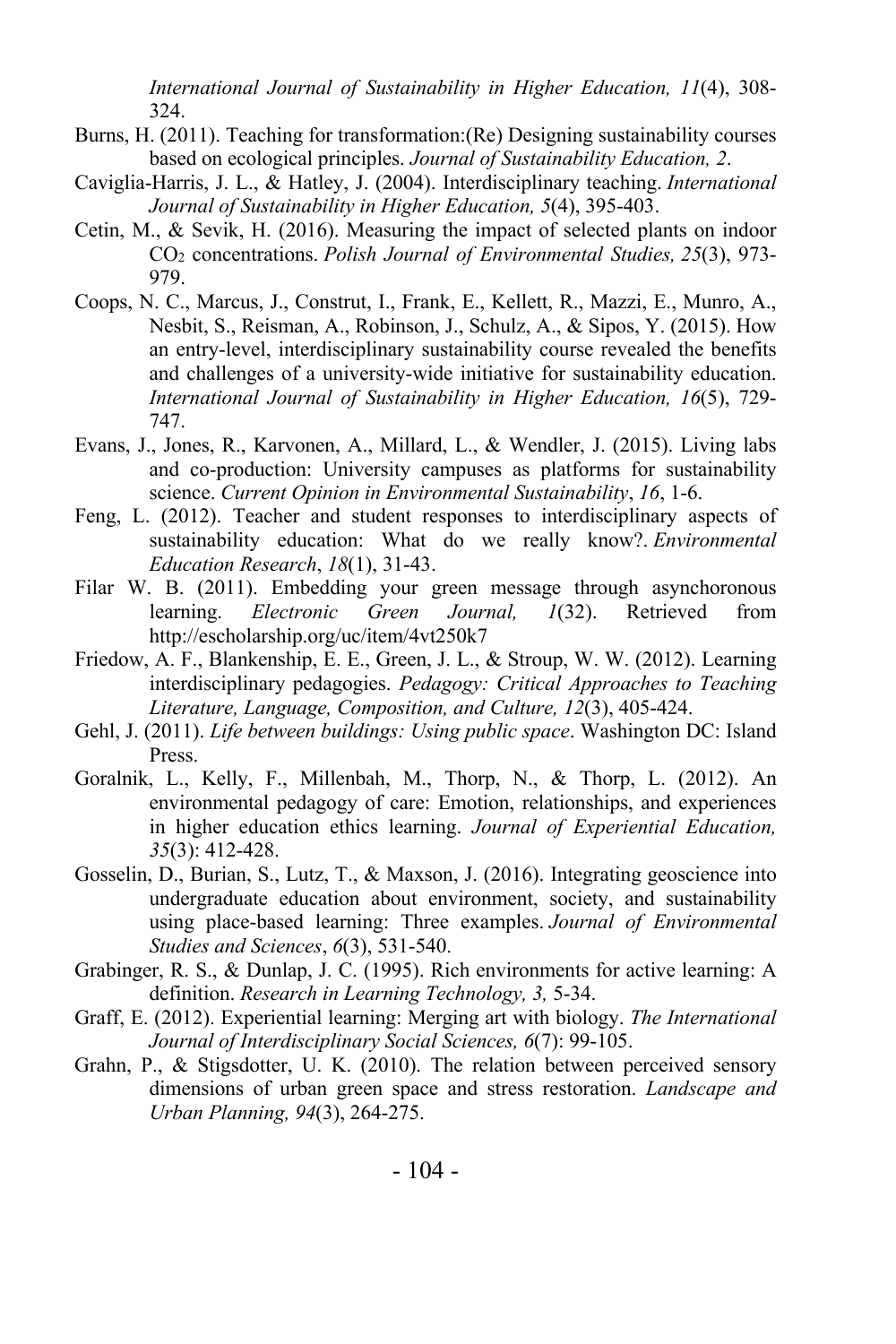- Hoare, A., Cornell, S., Bertram, C., Gallagher, K., Heslop, S., Lieven, N., MacLeod, C., Morgan, J., Pickering, A., Wells, S., & Willmore, C. (2008). Teaching against the grain: Multi-disciplinary teamwork effectively delivers a successful undergraduate unit in sustainable development. *Environmental Education Research, 14*(4), 469-481.
- Jensen, B. B. (2002). Knowledge, action and pro-environmental behaviour. *Environmental Education Research, 8*(3), 325-334.
- Johnston, L. F. (Ed.). (2013). *Higher education for sustainability: Cases, challenges, and opportunities from across the curriculum*. London: Routledge.
- Karsten, H. D., & O'Connor, R. E. (2002). Lessons learned from teaching an interdisciplinary undergraduate course on sustainable agriculture science and policy. *Journal of Natural Resources and Life Sciences Education*, *31*, 111-116.
- Kehl, K., & Morris, J. (2008). Differences in global-mindedness between short-term and semester-long study abroad participants at selected private universities. *Frontiers: The Interdisciplinary Journal of Study Abroad, 15,* 67-79.
- Kennedy, E. H., Beckley, T. M., McFarlane, B. L., & Nadeau, S. (2009). Why we don't "walk the talk": Understanding the environmental values/behaviour gap in Canada. *Human Ecology Review, 16*(2), 151.
- Klein, J. T. (2009). *Creating interdisciplinary campus cultures: A model for strength and sustainability*. Hoboken, NJ: John Wiley & Sons.
- Klein, J. T., & Newell, W. H. (1997). Advancing interdisciplinary studies. In J. Gaff & J. Radcliff (Eds.), *Handbook of the undergraduate curriculum: A comprehensive guide to purposes, structures, practices, and change* (pp. 393-415). San Francisco, CA: Jossey-Bass.
- Knowlton, J. L., Halvorsen, K. E., Handler, R. M., & O'Rourke, M. (2014). Teaching interdisciplinary sustainability science teamwork skills to graduate students using in-person and web-based interactions. *Sustainability*, *6*(12), 9428-9440.
- Kolb, D. A. (2014). *Experiential learning: Experience as the source of learning and development*. Upper Saddle River, NJ: FT Press.
- Kollmuss, A., & Agyeman, J. (2002). Mind the gap: why do people act environmentally and what are the barriers to pro-environmental behavior?. *Environmental Education Research, 8*(3), 239-260.
- Krizek, K. J., Newport, D., White, J., & Townsend, A. R. (2012). Higher education's sustainability imperative: how to practically respond?. *International Journal of Sustainability in Higher Education, 13*(1), 19-33.
- Kurland, N. B., Michaud, K. E., Best, M., Wohldmann, E., Cox, H., Pontikis, K., & Vasishth, A. (2010). Overcoming silos: The role of an interdisciplinary course in shaping a sustainability network. *Academy of Management Learning & Education*, *9*(3), 457-476.
- Lee, K. H., Barker, M., & Mouasher, A. (2013). Is it even espoused? An exploratory study of commitment to sustainability as evidenced in vision, mission, and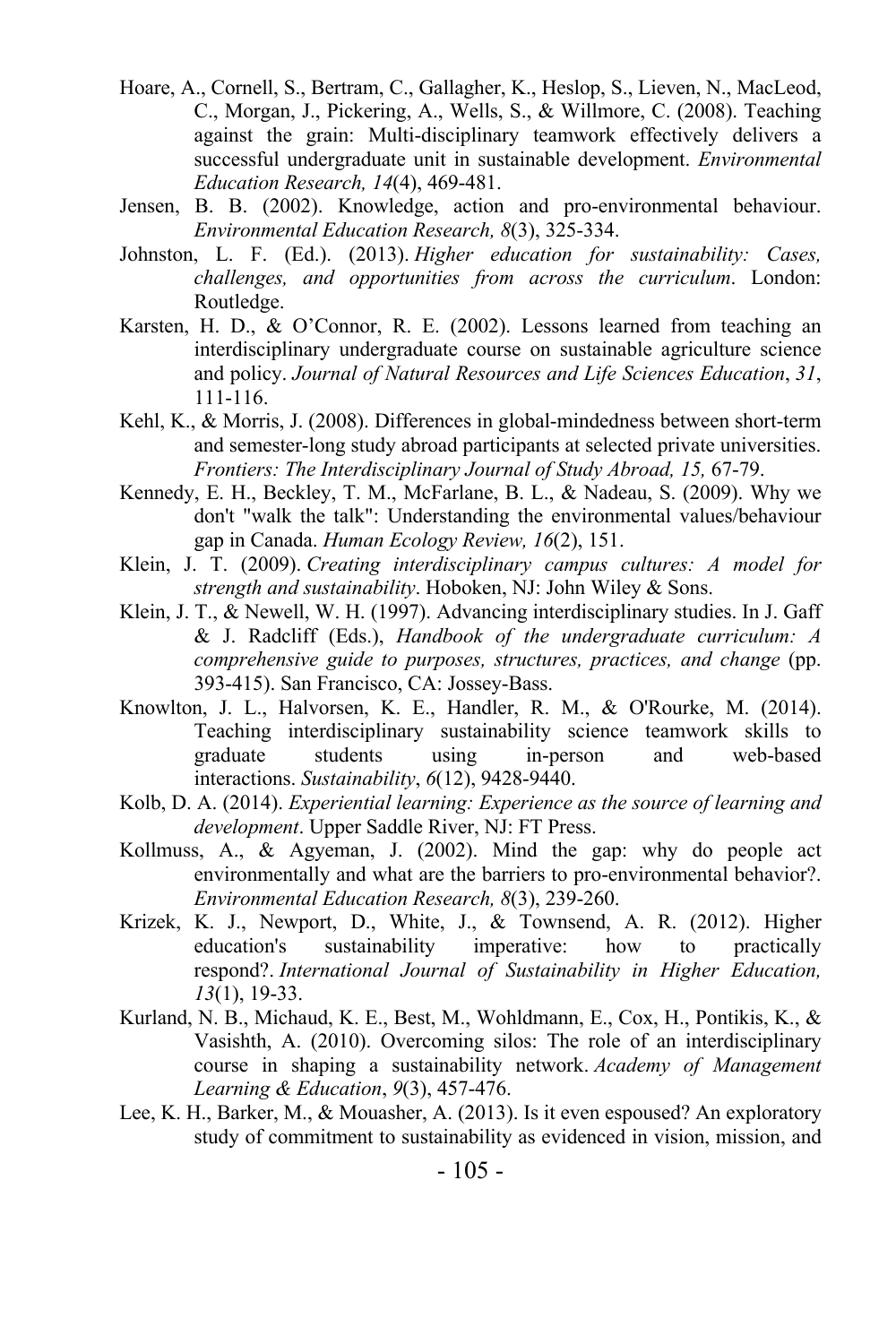graduate attribute statements in Australian universities. *Journal of Cleaner Production*, *48*, 20-28.

- Lélé, S., & Norgaard, R. B. (2005). Practicing interdisciplinarity. *BioScience, 55*(11), 967-975.
- Levintova, E. M., & Mueller, D. W. (2015). Sustainability: Teaching an interdisciplinary threshold concept through traditional lecture and active learning. *Canadian Journal for the Scholarship of Teaching and Learning*, *6*(1), 1-18.
- Miller, N., Pogue, D., Gough, Q., & Davis, S. (2009). Green buildings and productivity. *Journal of Sustainable Real Estate, 1*(1), 65-89.
- Mueller, M. (2008). Ecojustice as ecological literacy is much more than being 'Green!' *Educational Studies, 44,* 155-166.
- Nieuwenhuis, M., Knight, C., Postmes, T., & Haslam, S. A. (2014). The relative benefits of green versus lean office space: Three field experiments. *Journal of Experimental Psychology: Applied, 20*(3), 199-214.
- O'Byrne, D., Dripps, W., & Nicholas, K. A. (2015). Teaching and learning sustainability: An assessment of the curriculum content and structure of sustainability degree programs in higher education. *Sustainability Science*, *10*(1), 43-59.
- Orr, D. W. (2004). *Earth in mind: On education, environment, and the human prospect*. Washington, DC: Island Press.
- Ramaswami, A., Weible, C., Main, D., Heikkila, T., Siddiki, S., Duvall, A., Pattison, A., & Bernard, M. (2012). A social-ecological-infrastructural systems framework for interdisciplinary study of sustainable city systems: An integrative curriculum across seven major disciplines. *Journal of Industrial Ecology*, *16*(6), 801-813.
- Rau, H., Goggins, G., & Fahy, F. (2018). From invisibility to impact: Recognising the scientific and societal relevance of interdisciplinary sustainability research. *Research Policy*, *47*(1), 266-276.
- Redman, C. L. (2013). Transforming the silos: Arizona state university's school of sustainability. In P. F. Bartlett & G. W. chase (Eds.), *Sustainability in higher education: Stories and strategies for transformation* (pp. 229-239). Cambridge, MA: MIT Press.
- Remington-Doucette, S. M., Hiller Connell, K. Y., Armstrong, C. M., & Musgrove, S. L. (2013). Assessing sustainability education in a transdisciplinary undergraduate course focused on real-world problem solving: a case for disciplinary grounding. *International Journal of Sustainability in Higher Education, 14*(4), 404-433.
- Robinson, J. (2008). Being undisciplined: Transgressions and intersections in academia and beyond. *Futures, 40,* 70-86.
- Rowan-Kenyon, H. T., & Niehaus, E. K. (2011). One year later: The influence of short-term study abroad experiences on students. *Journal of Student Affairs Research and Practice, 48*(2), 207-222.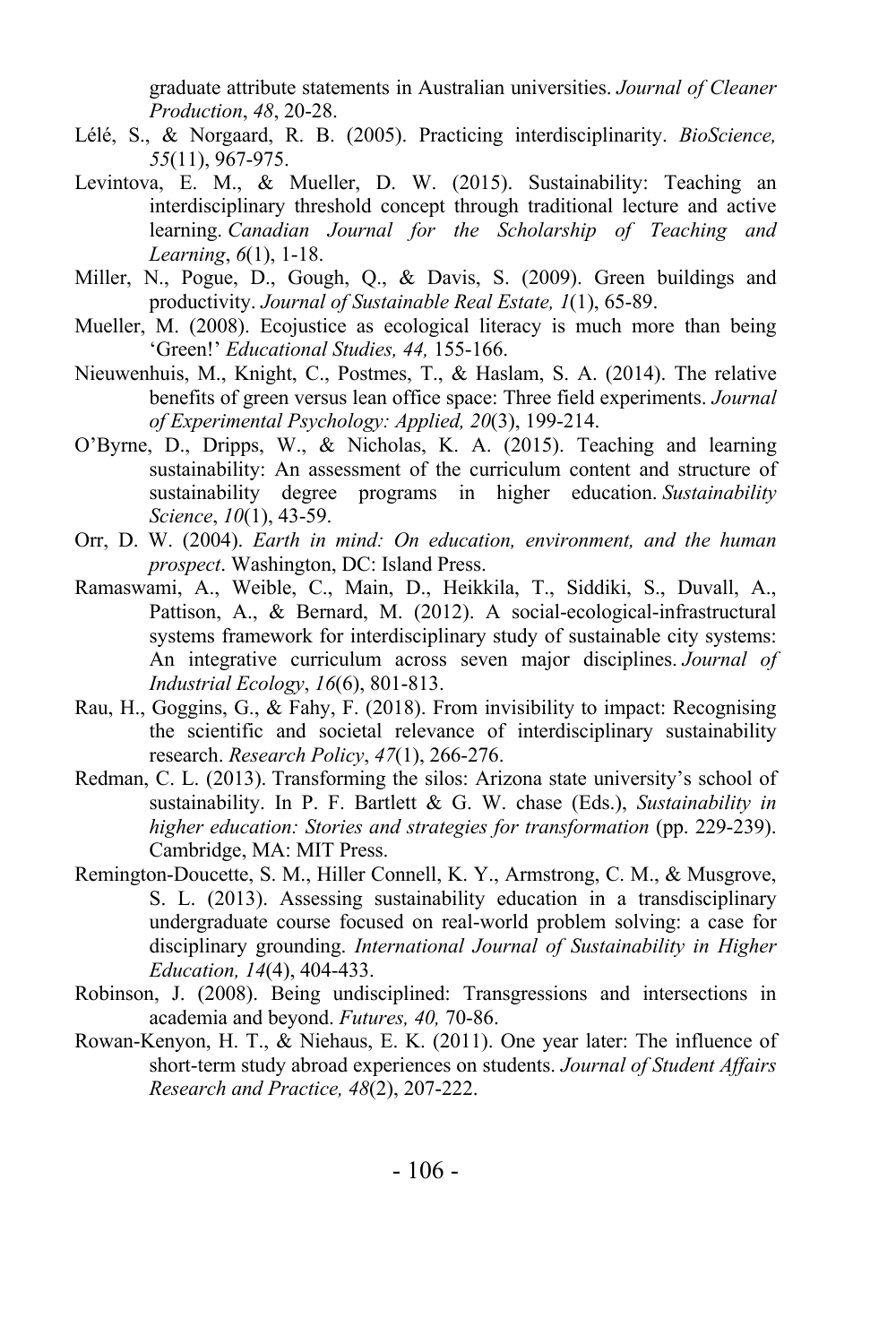- Rowe, D. (2002). Environmental literacy and sustainability as core requirements: Success stories and models. In W. Leal Filho (Ed.), *Teaching sustainability at universities* (pp. 79-103). New York, NY: Peter Lang Publishing.
- Sampson, D. & Smith, H.P. (1957). A scale to measure world-minded attitudes. *Journal of Social Psychology, 45,* 99–106.
- Schmitz, C. L., Stinson, C. H., & James, C. D. (2010). *Community and environmental sustainability*. *Critical Social Work*, *11*(3), 83-100.
- Scholz, R. W., Lang, D. J., Wiek, A., Walter, A. I., & Stauffacher, M. (2006). Transdisciplinary case studies as a means of sustainability learning: Historical framework and theory. *International Journal of Sustainability in Higher Education*, *7*(3), 226-251.
- Sharpe, E., & Breunig, M. (2009). Sustaining environmental pedagogy in times of educational conservatism: A case study of integrated curriculum programs. *Environmental Education Research, 15*(3): 299-313.
- Sprain, L., & Timpson, W. M. (2012). Pedagogy for sustainability science: Casebased approaches for interdisciplinary instruction. *Environmental Communication: A Journal of Nature and Culture*, *6*(4), 532-550.
- Summers, M., Childs, A., & Corney, G. (2005). Education for sustainable development in initial teacher training: Issues for interdisciplinary collaboration. *Environmental Education Research*, *11*(5), 623-647.
- Ter Horst, E. E., & Pearce, J. M. (2010). Foreign languages and sustainability: Addressing the connections, communities, and comparisons standards in higher education. *Foreign Language Annals*, *43*(3), 365-383.
- Vincent, S., Roberts, J. T., & Mulkey, S. (2016). Interdisciplinary environmental and sustainability education: islands of progress in a sea of dysfunction. *Journal of Environmental Studies and Sciences*, *6*(2), 418- 424.
- Warburton, K. (2003). Deep learning and education for sustainability. *International Journal of Sustainability in Higher Education*, *4*(1), 44-56.
- Ward, M., Bowen, B., Burian, S., Cachelin, A., & McCool, D. (2016). Institutionalizing interdisciplinary sustainability curriculum at a large, research-intensive university: challenges and opportunities. *Journal of Environmental Studies and Sciences*, *6*(2), 425-431.
- Welsh, M. A., & Murray, D. L. (2003). The ecollaborative: Teaching sustainability through critical pedagogy. *Journal of Management Education*, *27*(2), 220- 235.
- Widener, J. M., Gliedt, T., & Tziganuk, A. (2016). Assessing sustainability teaching and learning in geography education. *International Journal of Sustainability in Higher Education*, 17(5), 698-718.
- Wood, B. E., Cornforth, S., Beals, F., Taylor, M., & Tallon, R. (2016). Sustainability champions?: Academic identities and sustainability curricula in higher education. *International Journal of Sustainability in Higher Education, 17*(3), 1-19.
- Wolverton, B. C., & Wolverton, J. D. (1993). Plants and soil microorganisms: removal of formaldehyde, xylene, and ammonia from the indoor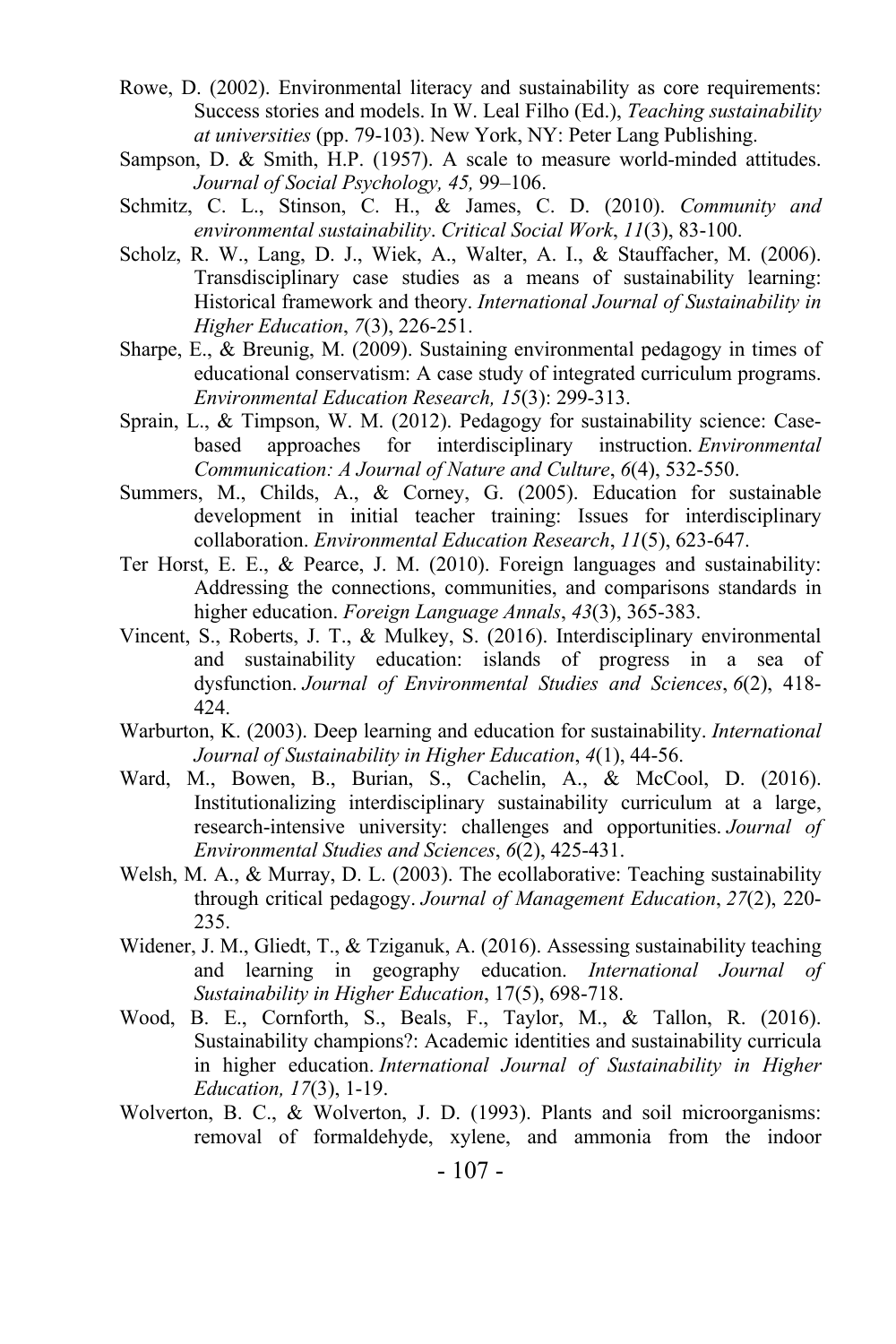environment. *Journal of the Mississippi Academy of Sciences, 38*(2), 11- 15.

Younes, M. N., & Asay, S. M. (2002). The world as a classroom: The impact of international study experience on college students*. College Teaching, 51,* 141-147.

**KARYN PILGRIM,** PhD, is an Associate Professor in the division of Arts & Humanities, State University of New York Empire State College. Her major research interests lie in the areas of environmental humanities, literary theory, and creative writing. Email: karyn.pilgrim@esc.edu.

**KEVIN L. WOO,** PhD, is an Associate Professor in the School of Science, Mathematics, & Technology and the Department of Natural Sciences at the State University of New York Empire State College. His major research interests lie in the area of animal behavior, animal cognition, ecology, and conservation biology. Email: Kevin.Woo@esc.edu

> *Manuscript submitted: April 13, 2020 Manuscript revised: January 4, 2021 Accepted for publication: March 5, 2021*

# Appendix A

# **Green Pens and Thumbs: Discovering Urban Sustainability in New York City**

Instructor(s):

#### **Purpose:**

This study intends to immerse students in urban sustainability, from an ecological, cultural, and activist standpoint. Students will explore definitions of sustainability and consider the means by which a community can work together to implement sustainable practices for the good of all. Since the best way to learn about sustainability is to practice it, students will apply their reading and classroom learning to hands-on experiences in urban agriculture field trips, visits to museums, and other sites across the city. And because sustainability and democratic principles are intertwined, students will take on the role of citizen journalists, interviewing people involved in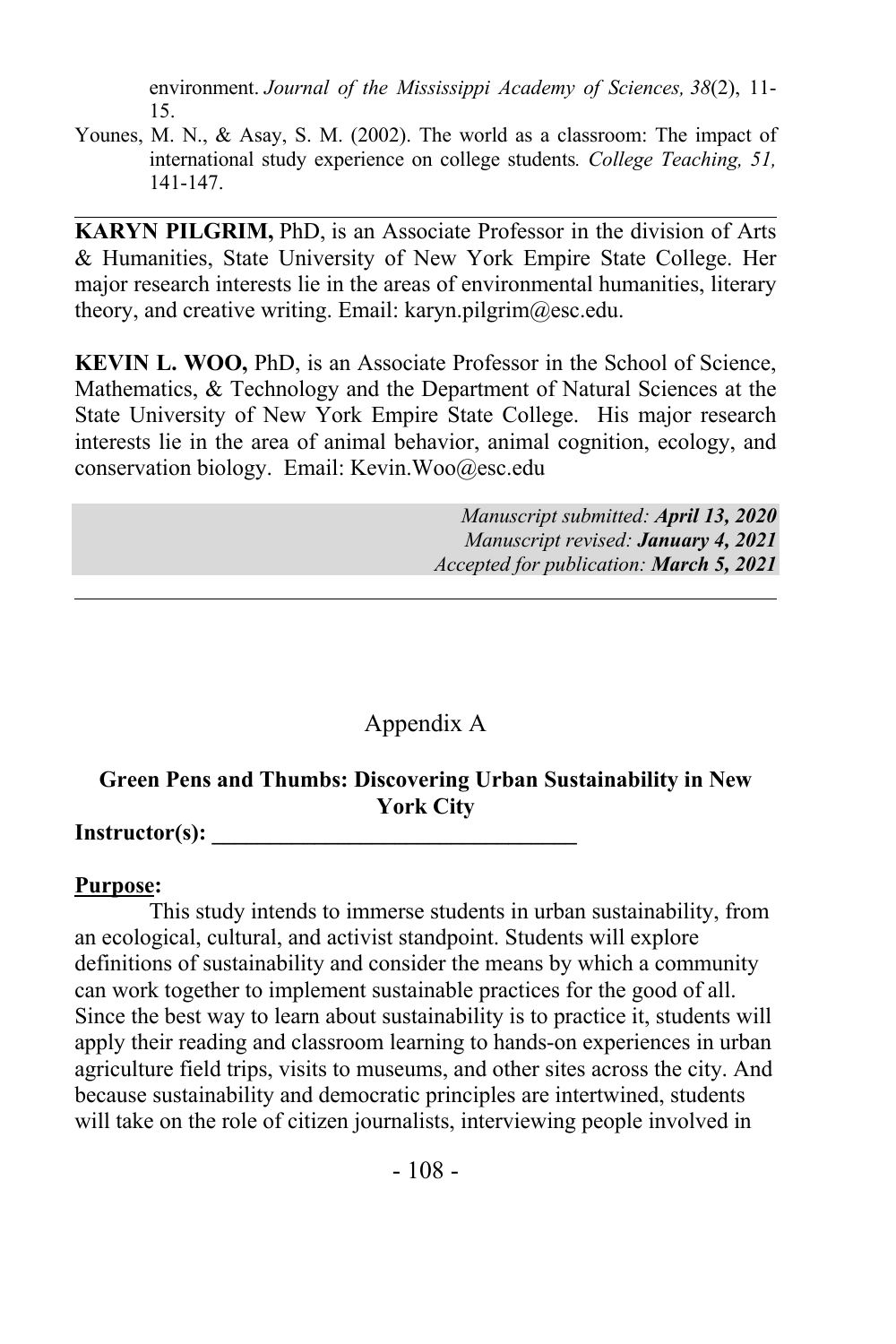urban sustainability, researching the goings-on across the city, and reporting on them in creative essays.

# **Learning Objectives:**

Students will learn to articulate in discussion and writing:

- 1. A range of urban sustainability practices
- 2. Challenges practitioners of sustainable practices face
- 3. The basic science behind ecological principles, and the need for urban sustainability
- 4. An awareness of the impacts of climate change and environmental degradation on life systems
- 5. The cultural significance of urban sustainability
- 6. Best practices for clear writing and research
- 7. An understanding of social activism

# **Required Texts:**

Callenbach, E. (2008). *Ecology: A pocket guide, revised and expanded*. Berkeley, CA:

University of California Press.

Klein, N. (2014). *This changes everything: Capitalism vs. the climate*. NY: Simon & Schuster.

Kolbert, E. (2015). *The sixth extinction: An unnatural history*. NY: Picador. **Suggested text(s):**

Green, T. (2013). *The dictionary of global sustainability*. New York: McGraw-Hill.

Sage, C. (2012). *Environment and food*. New York: Routledge.

# **Assignments & Meetings:**

# **Assignment Module #1:**

Date Assigned:

- 1) Callenbach A-C and D-F
- 2) Klein, chapters 1, 2, 3; Kolbert, chapters I, II, III
- 3) Do Writing Assignment#1: Part A (Research)
- 4) Listen:

Hidden Kitchens (http://www.npr.org/series/91851784/hidden-kitchens-thekitchen-sisters)

**Assignment Module #1 is due: \_\_\_\_\_\_\_\_\_\_\_\_\_\_\_ Meeting #1: Location: \*Classroom**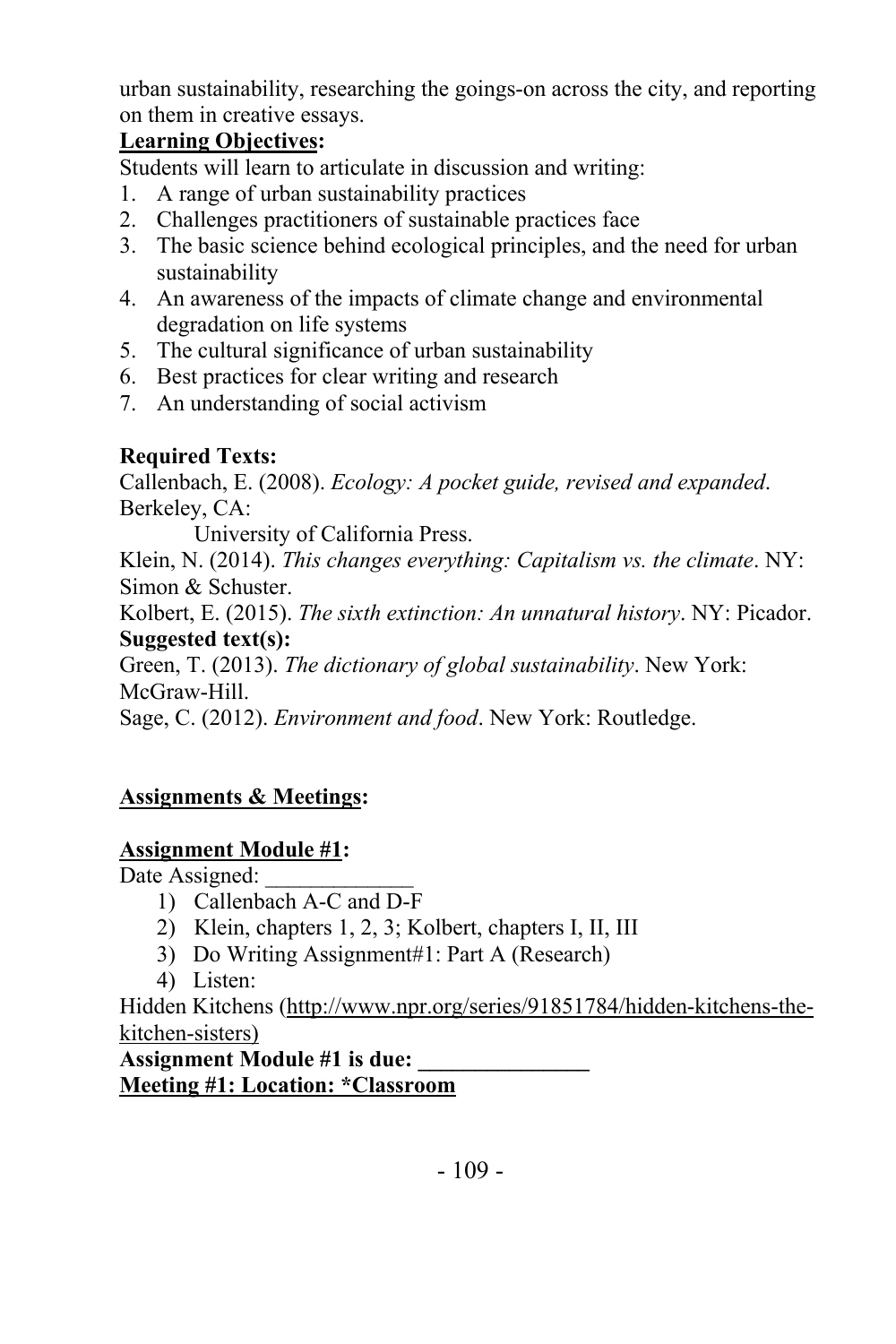For the first meeting, we will cover an introduction of the study, and discuss the broader topics in environmental sustainability. Here, we will discuss the intent of the study, the assignments, activities, and the term. . We will also cover some basics of good writing style, and discuss the term length individual writing projects that students will engage in.

#### **Meeting #2:**

For the second meeting, we will talk about general ecology and begin working on the plant systems.

# **Meeting #3**

For the third meeting we will discuss what we have learned in Klein's This Changes Everything, Kolbert's The Sixth Extinction, and the individual writing projects you will be engaging in. The discussion will be led by presenters (individuals to be grouped):

Chapter 1 of Klein and Kolbert:

Chapter 2 of Klein and Kolbert:

Chapter 3 of Klein and

Kolbert:

#### **Assignment Module #2:**

Date Assigned: \_\_\_\_\_\_\_\_\_\_\_\_; Due: \_\_\_\_\_\_\_\_\_\_\_\_\_ 1) Callenbach G-I, J-L, M-O 2) Klein,chapters 6, 7, 8; Kolbert, chapters VI, VII, VIII 3) Writing Assignment #1B; Due on **Assignment Module #2 is due: \_\_\_\_\_\_\_\_\_\_\_\_\_\_\_**

# **Meeting #4:**

For the fourth meeting, we will begin work on our team projects. Don't be absent!

In addition, we will discuss the basics of biological conservation, and how to measure biodiversity. Inclusive of our discussing a project to be paired with your writing assignments that will have you measure some aspect of biodiversity in your own community.

# **Meeting #5: Field Trip to Community Garden**

Details for the trip will be announced in class.

**Writing Assignment #1B Due (email:** 

#### **Assignment Series #3:**

1) Date Assigned: \_\_\_\_\_\_\_\_\_\_\_\_; Due: \_\_\_\_\_\_\_\_\_\_\_\_\_

 $-110-$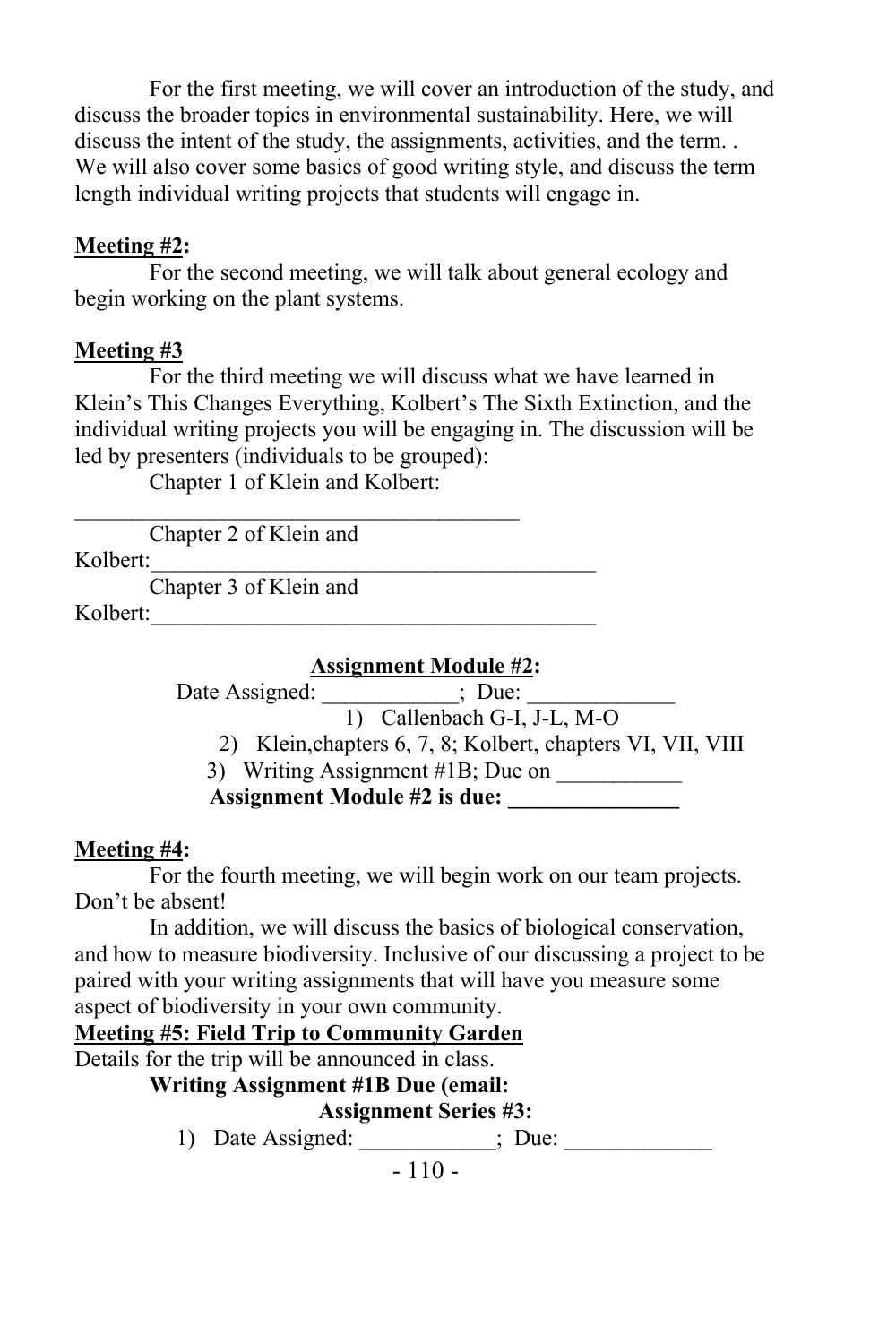2) Read Callenbach P-R, S-U, W-Z 3) Writing Assignment  $#2$ ; Due on **Assignment Series #3 is due: \_\_\_\_\_\_\_\_\_\_\_\_\_\_\_**

#### **Meeting #6:**

For the sixth meeting, we will Klein's chapters 6, 7, 8, and Kolbert's chapters VI, VII, and VIII. We will also discuss how to begin Writing Assignment #2. The discussion will be led by presenters (individuals to be grouped):

Chapter 6 in Klein and Kolbert: Chapter 7 in Klein and

#### Kolbert:

Chapter 8 in Klein and

Kolbert:

# **Meeting #7:**

For the seventh meeting, we will discuss Klein's chapters 9, 10, 13 and Kolbert's chapters IX, X, and XIII. The discussion will be led by presenters (individuals to be grouped):

Chapter 9 in Klein and

Kolbert:

Chapter 10 in Klein and

Kolbert:

Chapter 11 in Klein and

Kolbert:

# **Meeting #8:**

For the final meeting, we will showcase our final individual, group, and writing projects for the term. It is an opportunity for us to share the investment of our own work that was achieved during the term.

# **Writing Assignment #2 Due (email:**

# **Measuring Biodiversity**

Along with your writing assignments that will take you into the community, you will have a chance learn about biodiversity, and how to measure levels of local biodiversity. We will use a basic calculation, the Simpsons Diversity Index (D), to compare the level of diversity in your community. During our meeting, we will discuss the importance of biodiversity, and how it is integral for the success of local ecosystems. You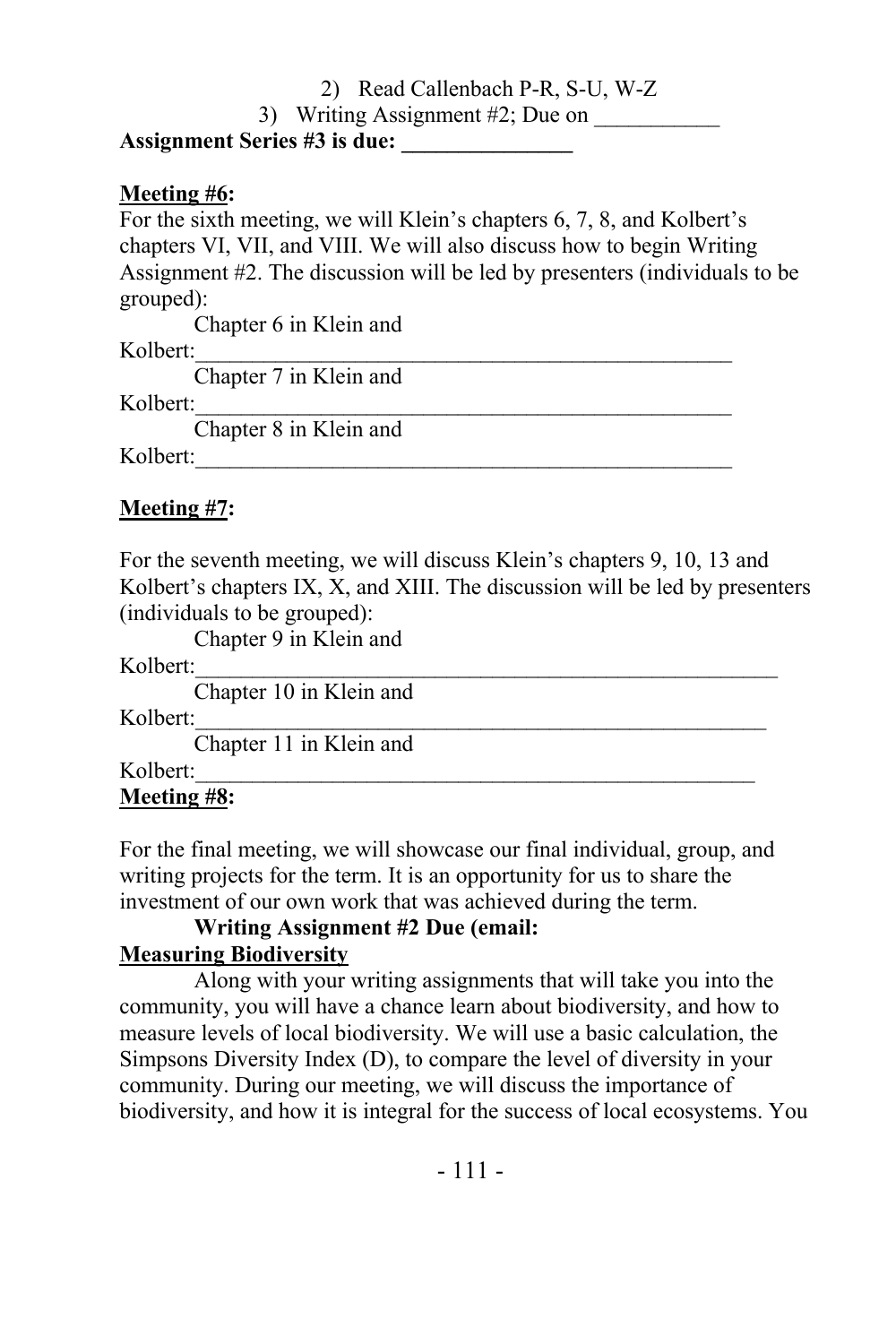will have the opportunity to choose your focus. \*Note: Example worksheet and actual activity sheet will be posted online.

#### **Term Assignment and Final Meeting**

As a term-long project, students will be divided into two groups to develop a sustainable project that will be housed in the Brooklyn unit. These two teams will be provided with a small budget (supported by internal and external grant funding), and they are to work collectively to research, develop, and initiate this project. Some examples include greening indoor spaces, reducing water waste, and creating information literacy on green initiatives. The groups are to assign duties among each member, and the project is to be completed and presented on the final day of class. Here, we will also host a party in which each team will showcase their project. This event will be public, and all students, staff, and faculty of the Metropolitan Center will be invited. The overall goal is to empower our students to think creatively and innovatively, and develop small models that may be implemented in the greater community.

#### **Plant Systems**

To get everyone integrated with a single issue in sustainability, we will be examining the nature of agricultural methods. To do this, each student will be provided with a growing tray. We will supply each person with any other basic materials.

You may wish to leave your tray at the Brooklyn unit. We will provide you with access to one of our offices to retrieve your tray. Hence, you can work on it while at the Brooklyn unit, but it is advised that you continue to work on the trays independent of class time.

#### **Team Projects & Showcase**

As the plant systems project aims to provide an initial idea, and innovative way to look at a problem in food systems and sustainability, you and your group will have the opportunity then to exam a specific challenge that faces the urban environment, and design a sustainable project.

This is a team project, and you will need to coordinate time and schedules with your to work on your final project. However, unlike the plant systems, there will be no kits provided to you or your group. You are to conduct extensive research on your issue, and with your team, create an innovative way to address this issue.

The project aims to empower students to develop a small-scale project, and one that may be adapted to the community. Hence, the project that your group creates will be available for the Brooklyn unit community to see/use/interact.

In addition, it is likely that you and your team may need to invest personal funds into the project. As we have severely reduced the initial cost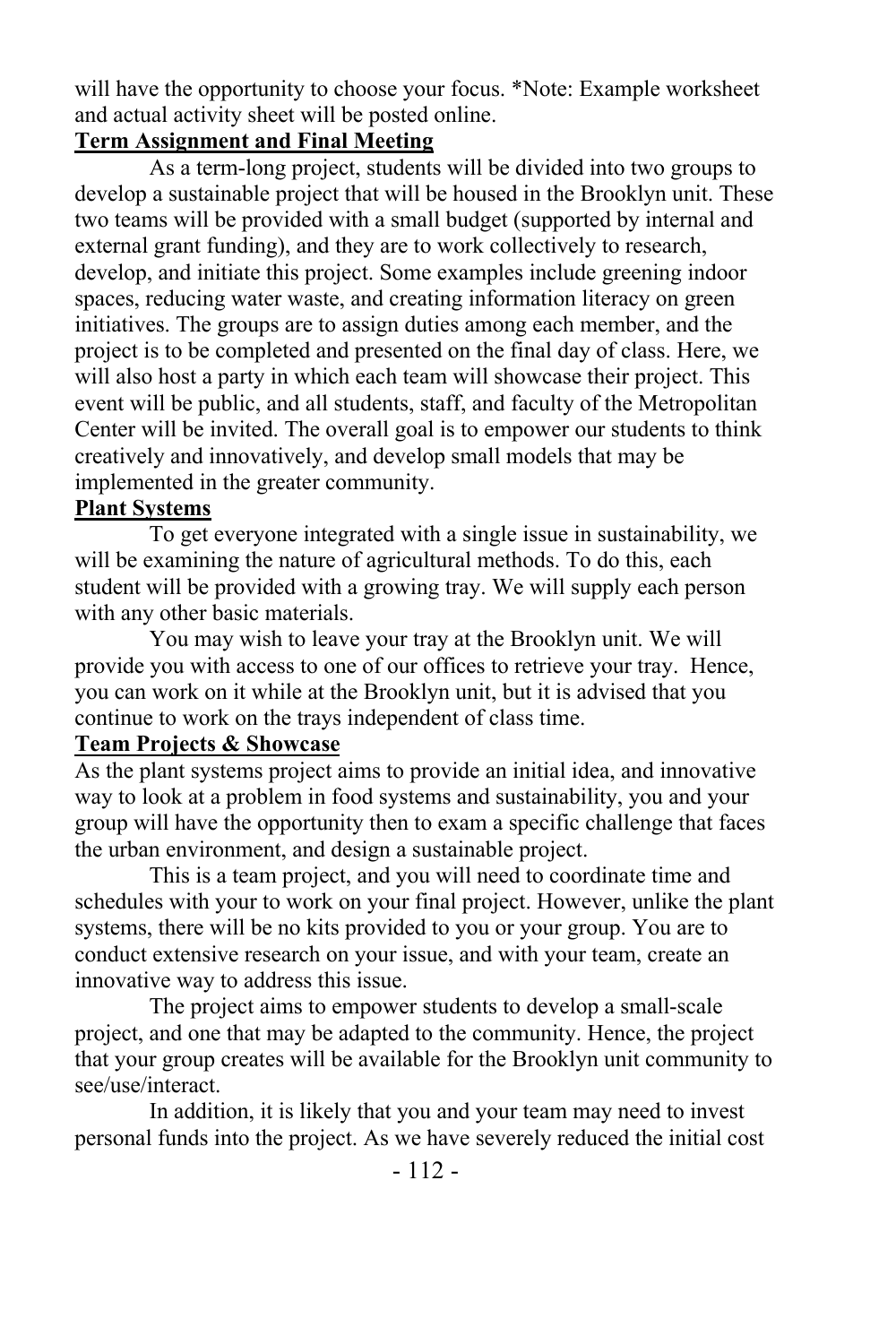for acquire texts (i.e., selected relatively inexpensive material) and supplemented each group with acquired funding, there is no minimum or maximum that each team may wish to allocate to this project. However, we also understand that it may not be feasible for select individuals to contribute equal amounts of funding to the project. If any individual is currently experiencing financial hardship that does not allow them to contribute monetary funds to the project, please see Professor Pilgrim or Professor Woo privately. The exercise is not designed for individuals to spend an exorbitant amount of money, which would put you in any financial hardship, but is to manage a socially responsible project while realizing the likely investments that may be needed for projects in sustainability. **Field Trip**

During the term, we will have the opportunity to visit an organization that is engaged in sustainable activities. In New York City, there are many innovative groups that are engaged in a wide range of sustainable missions from food systems, alternative energy, water, and to environmental justice. These organizations can be linked to larger corporations or non-profit. Here, we intend to pair what we learn and discuss in the classroom with the opportunity to see the concepts that we learn come into action. \*Note: The date, location, and timing of the field trip will be announced during the term.

# **Schedule of Assignments**

This schedule is designed to keep you on pace to complete all prescribed assignments for this study. You are expected to engage in excellent time management skills, and thus not fall behind on your studies.

| $We$<br>$\ensuremath{\text{e}}\xspace\ensuremath{\text{k}}\xspace$ | Date | Theme                             | Topic(s)                     | Klein<br>and<br>Kolbert<br>Chapter(<br><u>s</u> | Callenba<br>$\underline{\text{ch}}$<br>Chapter(<br><u>s)</u> | Activity(ies)                        |
|--------------------------------------------------------------------|------|-----------------------------------|------------------------------|-------------------------------------------------|--------------------------------------------------------------|--------------------------------------|
|                                                                    |      | Introductio<br>n                  | Foundation<br>al<br>Concepts |                                                 | $A-C$                                                        |                                      |
| $\mathcal{D}$                                                      |      | General<br>Ecology                | Agroecolo<br>gy              |                                                 | $D-F$                                                        | <b>Start Plant</b><br><b>Systems</b> |
| $\mathbf{3}$                                                       |      | Individual<br>Writing<br>Projects |                              | K1: 1,2,3<br>Ko: I, II,<br>Ш                    | $G-I$                                                        |                                      |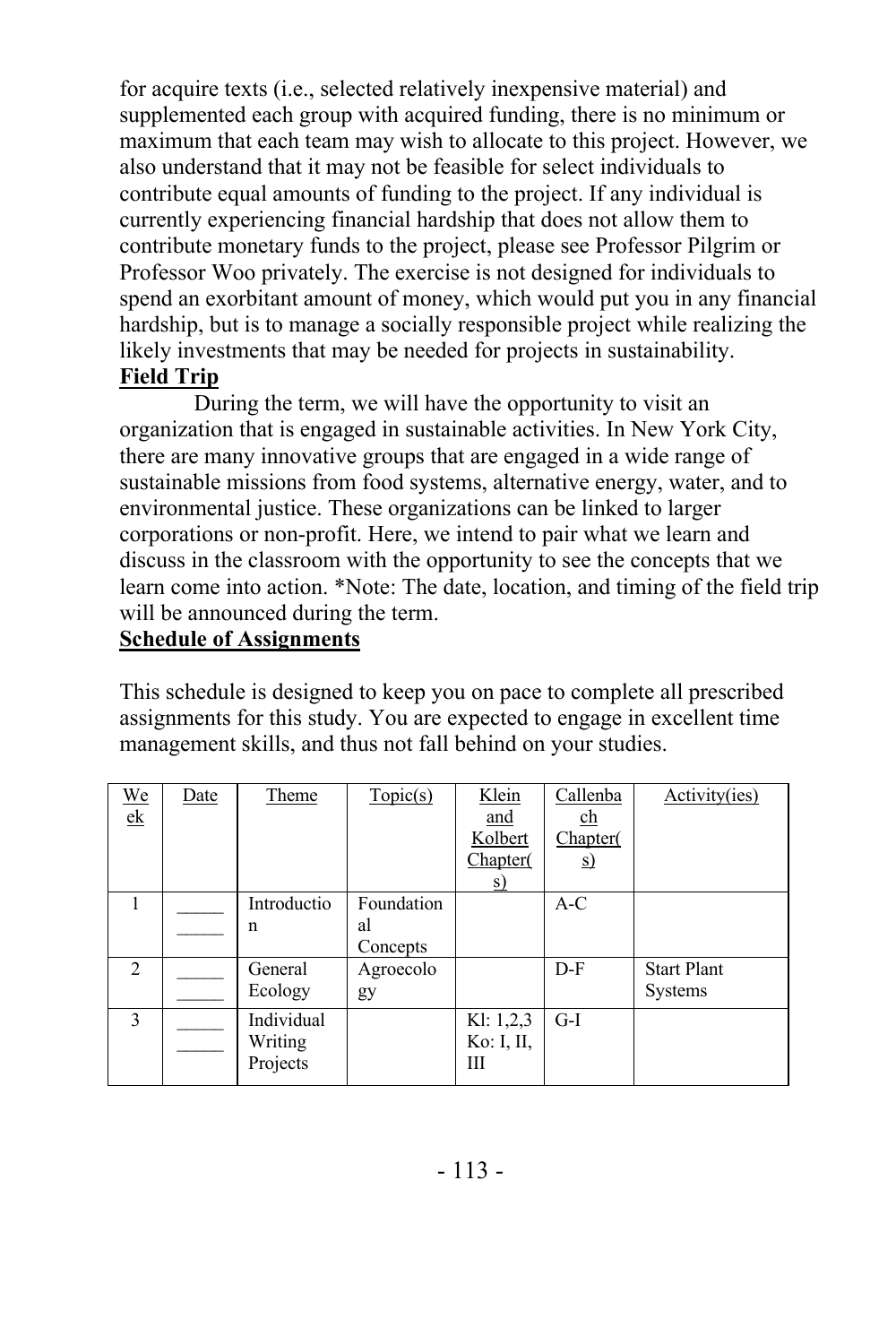| $\overline{4}$ |                                 | Conservati<br><sub>on</sub><br>Team<br>Projects | Biodiversit<br>y<br>Guidelines<br>for<br>brainstormi<br>ng |                                             | J-L              | -Discuss Team:<br>Projects/Guidelin<br>es/Get Started!<br>-Writing<br>Assignment #1A<br>due             |
|----------------|---------------------------------|-------------------------------------------------|------------------------------------------------------------|---------------------------------------------|------------------|---------------------------------------------------------------------------------------------------------|
| $\overline{5}$ | <b>FIEL</b><br>D<br><b>TRIP</b> | Sustainable<br>Actions in<br><b>NYC</b>         | <b>Urhan</b><br>Agriculture<br>Alternative<br>Energy       | Kl: 6,7,8<br>Ko: VI,<br>VII,<br><b>VIII</b> |                  | Writing<br>Assignment #1B<br>due                                                                        |
| 6              |                                 |                                                 |                                                            |                                             | $M-O$<br>and P-R |                                                                                                         |
| $\overline{7}$ |                                 | Assessing<br>Food<br>Sustainabil<br>ity         |                                                            | $K!$ :<br>9,10,13<br>Ko: IX,<br>X, XIII     | $S-U$            | Finish Plant<br>Systems                                                                                 |
| 8              |                                 |                                                 | Showcase                                                   |                                             | W-Z              | -Writing<br>Assignment #2<br>due<br>-Biodiversity<br>Project<br>-Finish Team<br>Projects &<br>Showcase! |

# Appendix B Biodiversity Exercise Discovering sustainability in New York City: An interdisciplinary framework for teaching in urban institutions  $Instructor(s)$ :

#### **Purpose:**

The natural world is a complex theater. Over time, biological and physical factors have likely shaped the composition of ecological communities around the globe. However, to better understand the nature of communities, and how multiple species interact with each other, scientists have developed assays to measure the abundance of individuals and the number of species found within various ecosystems. Moreover, effective sampling techniques allow us to compare the relative diversity between multiple communities. The difference in biodiversity between comparable ecosystems helps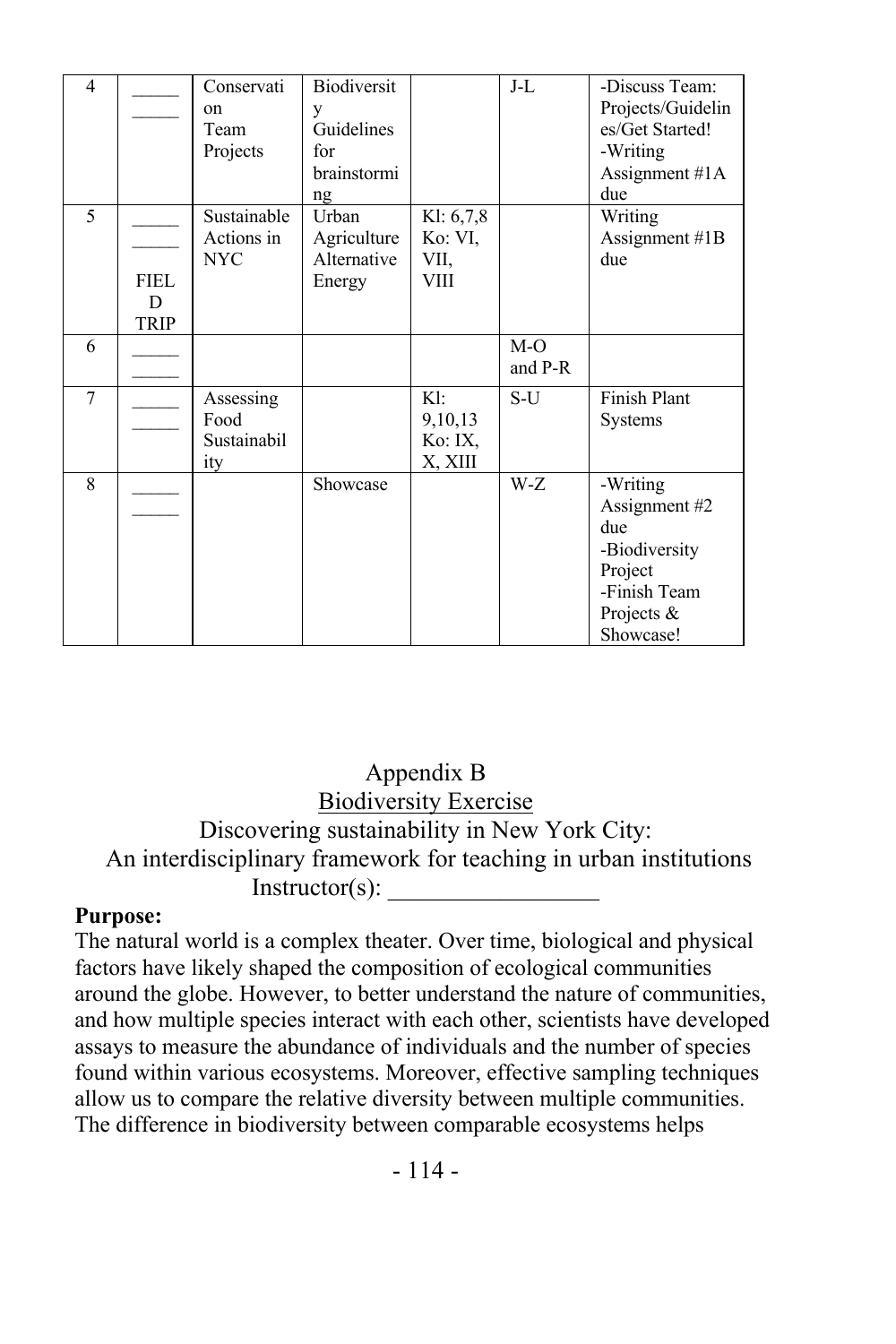scientists to generate models that are potentially reflected in communities across all biomes. As scientists employ the scientific method to study ecological interactions, they may develop more questions, hypotheses, and theories about the natural world. In particular, assessing relative biodiversity may provide useful information for us to consider the health of communities.

#### **Key Terms:**

*Abundance*: number of individuals in a species that are found in a given area (measured by population size or density)

*Richness*: number of species in a community

*Evenness*: relative abundance of species in a community compared with one another

*Diversity*: a measure the combines the number of species (richness) in a community and their relative abundances compared with one another (evenness)

#### **Activity:**

Our objective is to measure and quantify the level of fauna diversity in two locations at in New York City, and to compare the relative biodiversity between the two communities. Students will be divided into one of two groups, and led on a nature walk to fauna species and record their frequency, as they are found in their respective location. Both teams will use a systematic approach. Students will record how many types of fauna (e.g., may wish to identify group/clade) they are able to identify either by their common name, scientific name, or descriptors used to identify the species from other fauna. Students will also record the frequency of occurrence. Upon completion of the field survey, students will return to the 'lab' and calculate the relative biodiversity using the Simpson's Diversity Index (D).

#### **Location Map:**



 $-115-$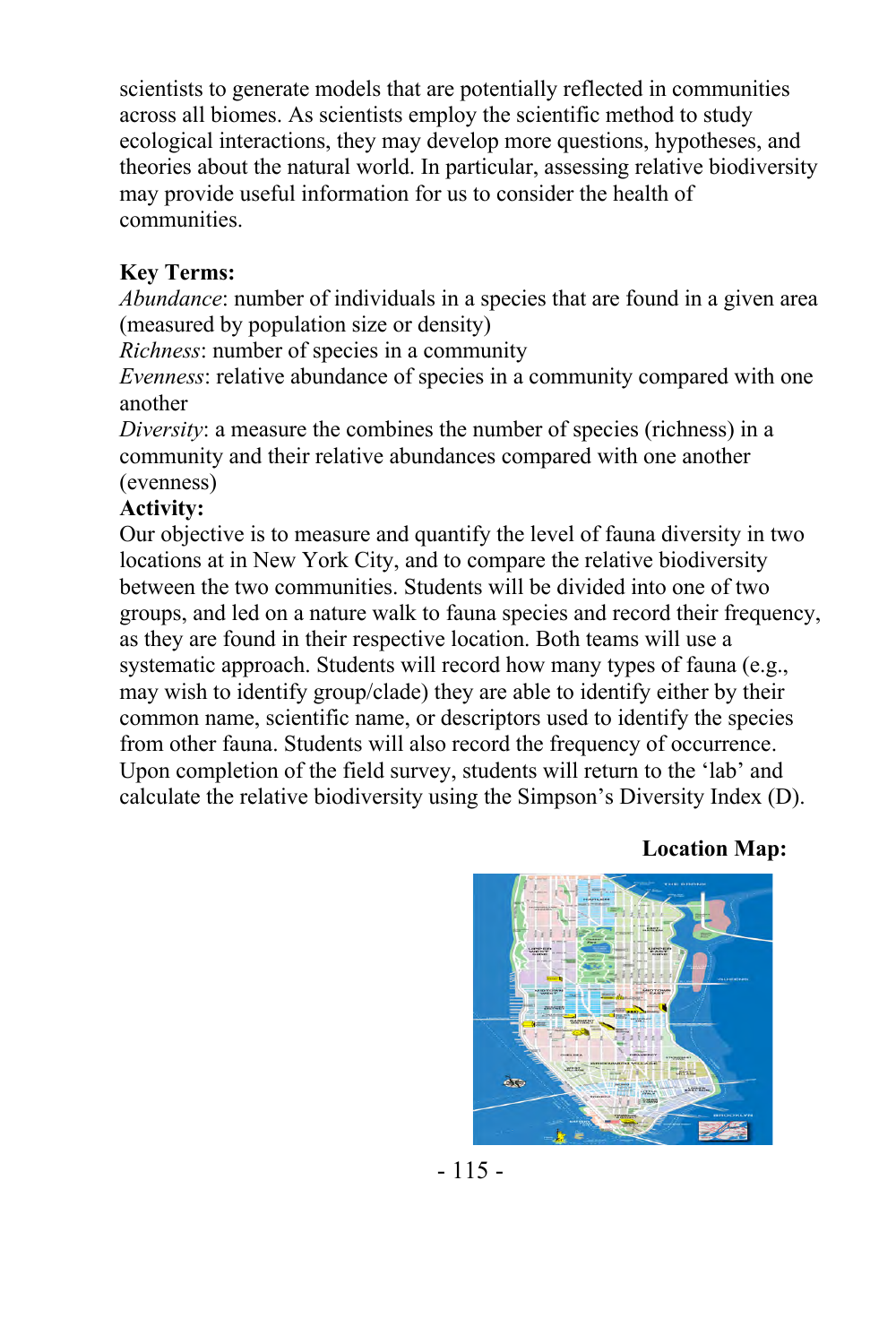# **Equipment:**

*Writing instrument(s) Data sheet(s)/worksheet(s) Transects Calculators Photo/Video recording devices (cameras, mobile phones, tablets)* Simpson's Diversity Index (D):

 $\Sigma$  n(n-1)  $D =$  $N(N-1)$ 

 $n =$  the total number of organisms of a particular species  $N =$  the total number of organisms of all species Then… *Simpson's Index of Diversity*: **1-D**

 $\rightarrow$  The value of this index ranges between 0 and 1. Here, the greater the value represents the greater the sample diversity. The index represents the probability that two individuals randomly selected from a sample will belong to different species.

or… *Simpsons Reciprocal Index*: **1/D**

 $\rightarrow$  The value of this index starts with 1 as the lowest possible figure, as it would represent a community containing only one species. The higher the value represents the greater the diversity. The maximum value is the number of species in the sample.

# **Example & Calculations:**